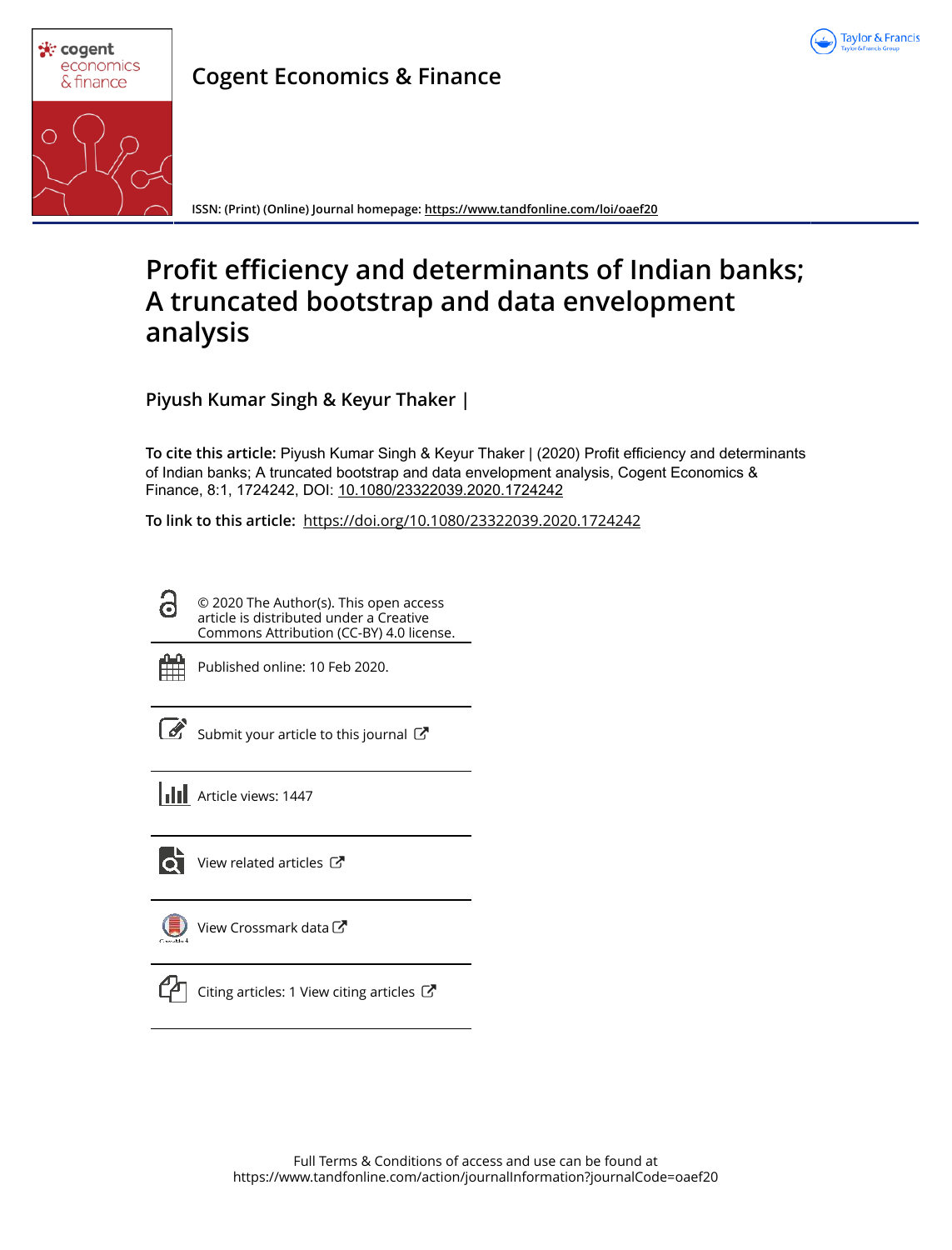

Received: 05 December 2019 Accepted: 27 January 2020

\*Corresponding author: Keyur Thaker, Finance and Accounting Area, Indian Institute of Management Indore, Rau Pithampur Road, Indore, MP 453331, India E-mail: keyurt@iimidr.ac.in, keyur. thaker@gmail.com

Reviewing editor: Vassilios Papavassiliou, University College Dublin, Ireland

Additional information is available at the end of the article

# GENERAL & APPLIED ECONOMICS | RESEARCH ARTICLE Profit efficiency and determinants of Indian banks; A truncated bootstrap and data envelopment analysis

Piyush Kumar Singh<sup>1</sup> and Keyur Thaker<sup>1</sup>\*

Abstract: The study applies two-stage data envelopment analysis (DEA) and bootstrap to estimate the Profit Efficiency (PE) and its factors for Indian bank groups. Recognizing the heterogeneity in the bank sizes, we perform DEA to estimate PE for small, medium, and large banks across different ownership. The results show that large public, private, and foreign sector banks are more profit efficient than small and medium banks. Over the period, private banks showed the highest improvement in efficiency, followed by foreign banks while the efficiency of Public sector banks was highest in 2008 showed imporvement for next few years and declined moderately in 2012. In the second stage, we use both normal Tobit and methodogically superior truncated bootstrap regression to capture the exogenous factors affecting the PE. We find GDP growth rate and capital adequacy ratio were not significant, while return on assets, equity-to-asset ratio, size of the operation, number of branches, Herfindahl-Hirschman Index(HHI), and ownership structure are significant determinants of bank efficiency. The study contributes to the literature

# ABOUT THE AUTHORS

Piyush Kumar Singh is Assistant Professor in Rural Development Centre and Joint faculty in the Agricultural and Food Engineering Department at the Indian Institute of Technology Kharagpur, India. He is an Agricultural Engineer from IIT Kharagpur, and PhD in Finance from IIM Indore. His research focuses on the performance management of financial institutions and their role in rural and agricultural development covering the ethical norms adopted by financial institutions and its different stakeholders to secure the financial stability in the country.

Keyur Thaker is Associate Professor in the Finance and Accounting Area at the Indian Institute of Management Indore. His research and teaching interest include Performance Management and Control Systems, Bank Efficiency, Corporate Finance, and Project Finance. Research papers of Prof Thaker have appeared in journals such as the Australian Accounting Review, Journal of Financial Education, Intl Journal of Business Performance Measurement. Prof Thaker is actively involved in executive education, corporate training, and consulting.

# PUBLIC INTEREST STATEMENT

**ু**: cogent

economics & finance

The paper examines the Indian banks' performance using Data Envelopment Analysis, a nonparametric, linear programing method, that measures relative efficiency to the production frontier, using multiple inputs and outputs variables. Profit efficiency (PE) of 66 banks across ownership and size groups were estimated for 2008-12 period. To identify determinants of PE, normal regression and given the characteristics of dependent data variable, a more appropriate truncated bootstrapping analysis is performed. We found large banks across ownership segments were more efficient than small and medium banks. PE improved considerably for private and moderately for foreign Banks. The Public Banks had higher PE initially and witnessed a small decline. Return on assets, Equity-to-asset, Size, No. of branches, Competition, and Ownership influenced bank PE, while GDP growth and capital adequacy did not. Our work offers important policy and methodlogical implication.





© 2020 The Author(s). This open access article is distributed under a Creative Commons Attribution (CC-BY) 4.0 license.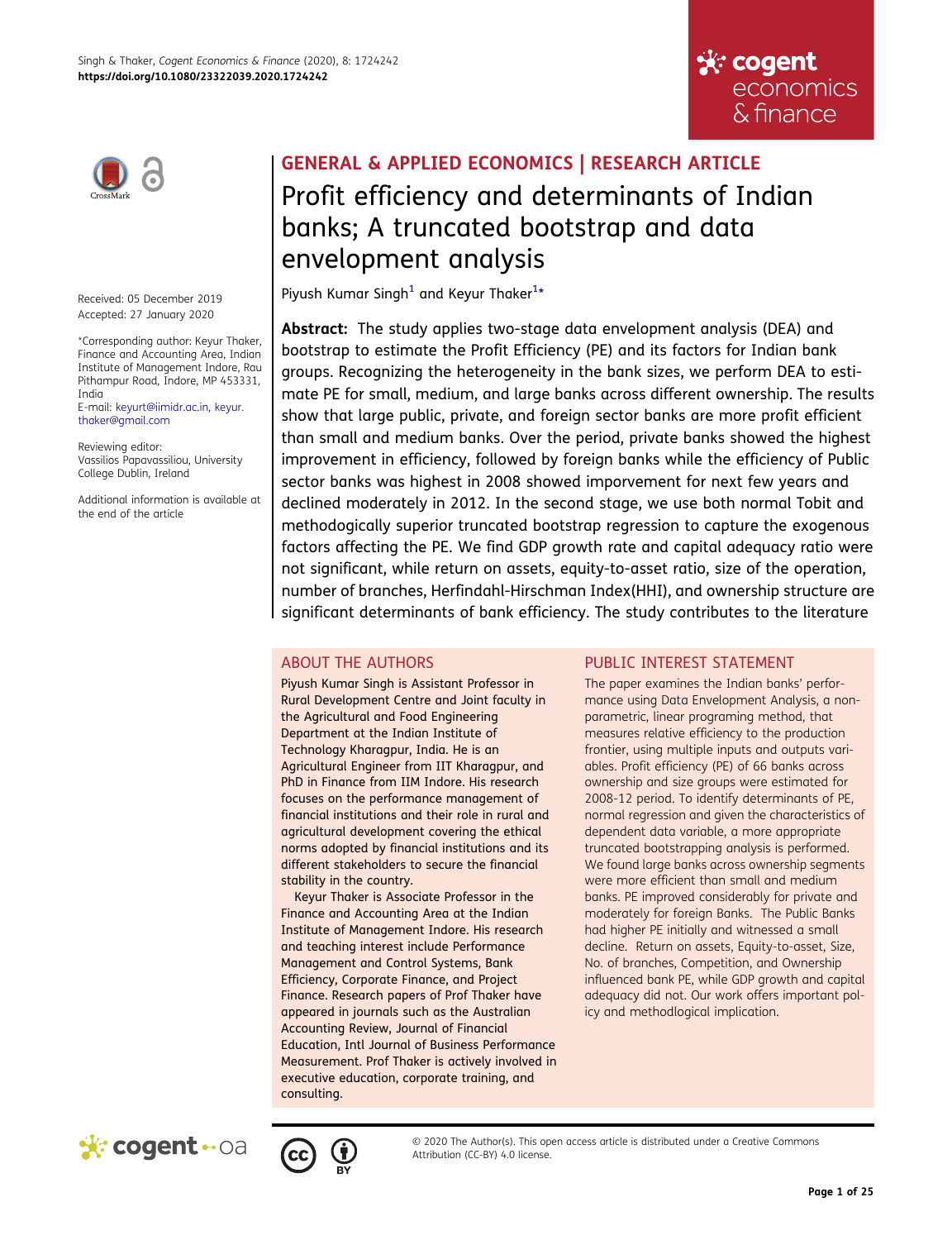by introducing sample variation and bias in examining the determinants and comparison of efficiency scores across bank groups and using a more appropriate measure in Indian contest. The new findings have vital implications for the banking industry and resarchers.

Subjects: Economics; Finance; Business, Management and Accounting

Keywords: data envelopment analysis; profit efficiency; truncated bootstrapping; determinants JEL classification: G21; G34; D61; M40

## 1. Introduction

While researchers have examined bank efficiency more thoroughly, research, particularly on profit efficiency and its determinants, are scarce. Profit efficiency is more informative and comprehensive and in line with the profit objective and hence preferred over technical and costefficiency measure used often in past studies. The Indian banking sector is critical to study on various grounds. It is considered among one of the well-regulated financial sectors with robust regulatory institutions that are autonomous from political influence and professional in regulations. India is the second-largest emerging and fastest-growing economy. The advent of new private sector banks has challenged the dominance of old public sector banks (PSB). The sector has seen regulatory reforms, more full technological adoptions, consolidations and rapid financial inclusion. In particular, the need for a fresh look at the banking sector is warranted for the second half of 2000, which also marked over a decade of the advent of private banks and far-reaching regulatory reforms.

Sophisticated tools (Sherman, 2006; Sherman & Gold, 1985) such as a deterministic frontier model for the estimation of profit efficiencies with extensive information coverage on scale and complexity is preferred over conventional "ratio-based" performance. Importance of different variables, to define the overall operations of banks are suggested (Ariff & Can, 2008; Berger, Hancock, & Humphrey, 1993a; Fries & Taci, .2005) in general and in Indian context (Bhattacharyya, Lovell, & Sahay, 1997; Saha & Ravisankar, 2000; Sathye, 2003) in particular. As suggested by Maudos and Pastor (2003), several studies are available on technical and cost efficiencies of Indian banks; with fewer on profit efficiencies such as Das, Nag, and Ray (2005) and Ray and Das (2010). Given the scope of the paper, we refrain from elaborating on this in the text. However, a summarization of studies is provided in Appendix D for the benefit of interested readers. Technical efficiency is relevant in a non-market environment where prices of input and output are not reliable or unavailable. Unlike cost efficiency, profit efficiency is more informative (Ray & Das, 2010) as it requires the prices of both input and output. A two-stage approach, nonparametric DEA and regression analysis, is adapted to analyze the efficiency and identify its factors. First, the DEA is used to estimate the efficiencies. These estimates are then regressed against a set of factors using the Tobit model to explain the obtained efficiencies (Coelli, Rahman, & Thirtle, 2005; Dhungana, Nuthall, & Nartea, 2004). Further, we regressed the efficiency score using the methodological advanced and statistically efficient Bootstrap method. Given the nature of dependent variable, truncated bootstrap method measures the bias-corrected estimates of the efficiency determinants and helps draw a valid inference (Chaabouni, 2018; Kounetas & Papathanassopoulos, 2013).

Our study extends the current literature in several ways. Firstly, Given the listing of public sector banks, increased regulatory capital requirement, and pressing need for the profit of Indian banks, especially PSB we estimate Profit efficiency—neglected by past studies but more appropriate, i.e., exhaustive and better source to management compared to the cost and technical efficiency. Second, given the heterogeneous nature of banks by far, this is the first study to examine efficiency across different ownership and size segments during an eventful period. Thirdly, we include other income as one of the significant output variables, sparsely used in earlier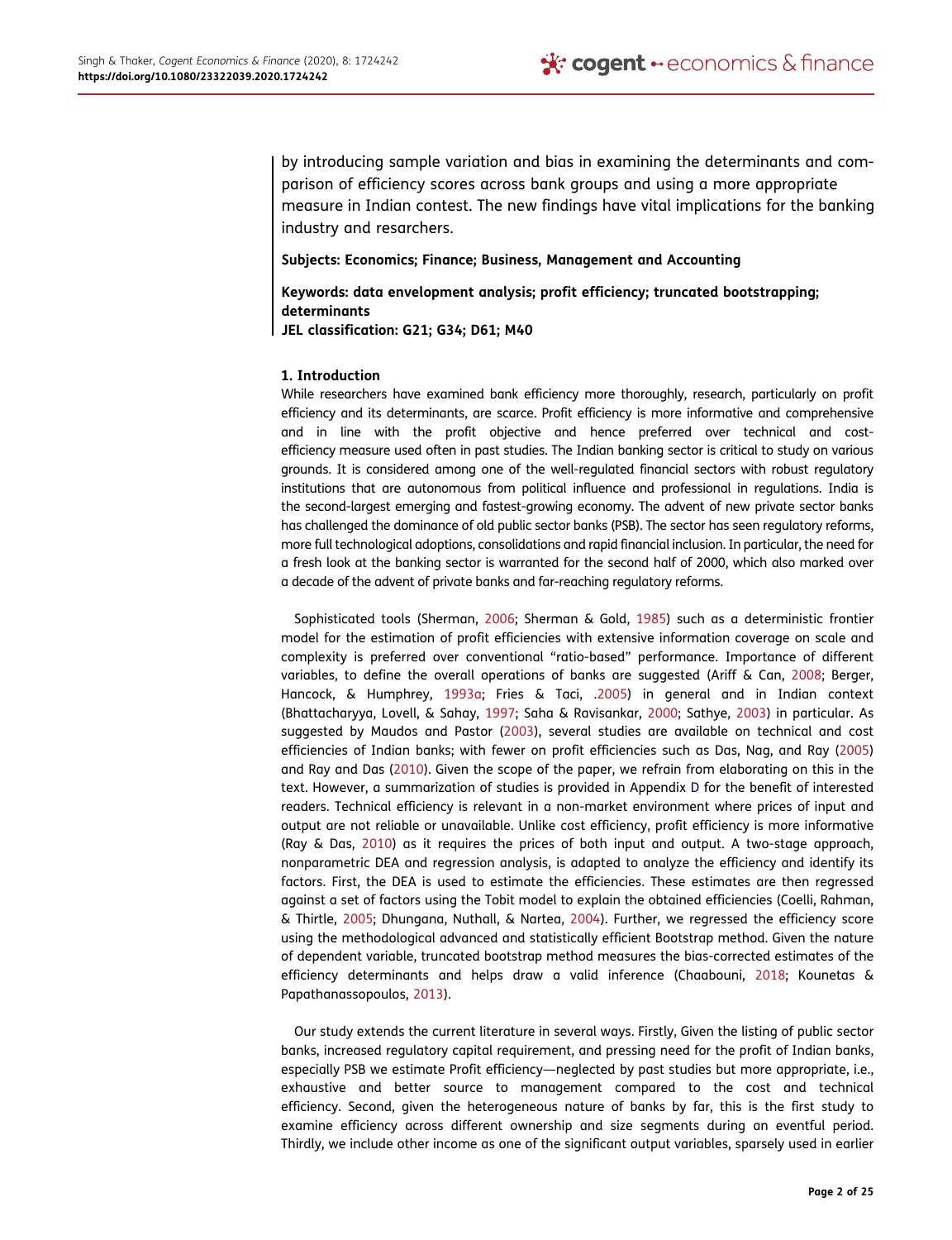studies. Fourthly, ours is probably the first study in the Indian context to demonstrate the application of bootstrapping regression for the identification of factors affecting the Profit Efficiency, given its statistical characteristics.

#### 2. Background of Indian banking sector

Nearly 200 years old Indian banking industry has evolved into the current size of INR 81 trillion (the US \$1.31 trillion) and is poised to be the fifth-largest banking system in the world by 2020 and third-largest by 2025 (KPMG, 2017). Indian banking space, prominently, comprised of three categories—public or state-owned, private, and foreign banks, based on their ownership. State Bank of India (SBI), along with six associates, is acknowledged as a separate group of Scheduled Banks<sup>2</sup> due to well-defined statutes (SBI Act, 1955 and SBI Subsidiary Banks Act, 1959). Ten nationalized banks, and seven SBI and associates form the Public Sector Banks (PSBs), with over 50% government ownership. PSB's control around  $2/3^{rd}$  of total business. By 2009, there were 22 private sectors and 32 foreign banks with 293 branches operating in India. Besides, 43 foreign banks were also operating in India through representative offices. Technology-driven Private and foreign banks required less labor and operated primarily in urban centers. While Public-sector banks had a legacy of extensive branch network has a significant rural presence and major employment provider in India. Despite the competitive advantage in their respective domain, the banks had been expanding and modernizing for a significant presence across different segments.

The key financials of the Indian banks over 2008–12 is given in Appendix A while the list of sampled banks is given in Appendix F. Public sector bank assets, and income has grown faster (over 2x) as compared to Private Banks (1.85 x). In contrast, profits of Private Banks grew by 2.4 times while PSB only 1.9 times. The average Return on assets (ROA) of private banks was 1.20% as compared to 0.87 % for PSB. Interestingly, due to the high leverage average Return on Equity (ROE) for PSB is 15.42% and of a private bank is 11.76%. Foreign banks have shown modest growth in income, assets, and profits, while the average ROA has been higher at 1.5%, and ROE is about 10.5%. Indian banks followed scale economies in their operations to meet the demands that arise from various sectors, which is not captured by ratios.

#### 3. Literature review

## *3.1. Profit efficiency: Theoretical underpinning*

McFadden developed the theory of profit function and its relation to the production function of competitive firms in 1966 (Mullineaux, 1978). Further, this concept was extended to noncompetitive firms (Lau, Fuss, and McFadden, 1978). Afterward, the functional form of profit function was studied (Diewert, 1973). Researchers also used profit function in the measurement of the economic efficiency of Indian agricultural firms (Lau & Yotopoulos, 1971).

Unlike cost function, profit function covers both output (revenue) as well as input (cost) efficiency (Berger 1992, Berger et al., 1993a). More issues are involved in the output than input efficiency assessment, as output inefficiencies are more extensive than that of input (Berger, Hunter, & Timme, 1993b; English, Grosskopf, Hayes, & Yaisawarng, 1993). Profit frontier can be described for a set of observations, assuming none is located above, while for cost efficiency, no observation should be below the frontier. The production function for any firm is related to the firm's ability to attain the maximum level of outputs for a given set of inputs or utilizing a minimum level of inputs for a given set of outputs (Pastor, Perez, & Quesada, 1997). Profit frontier can be linked with the maximum level of profits, calculated by a given set of input and output prices.

Studies that applied profit function using Stochastic approach include Aigner, Lovell, and Schmidt (1977), Aigner and Chu (1968), Akhigbe and Mcnulty (2003, 2011), Akhigbe and Stevenson (2010), Ariff and Can (2008), Berger et al. (1993a), Deyoung and Hasan (1998), Isik (2008), Kumbhakar (1987), Olson and Zoubi (2011), Luo, Tanna, and De Vita (2016). The error term in efficiency measurement in the stochastic approach does not represent the exactness but an estimate of mean inefficiency over the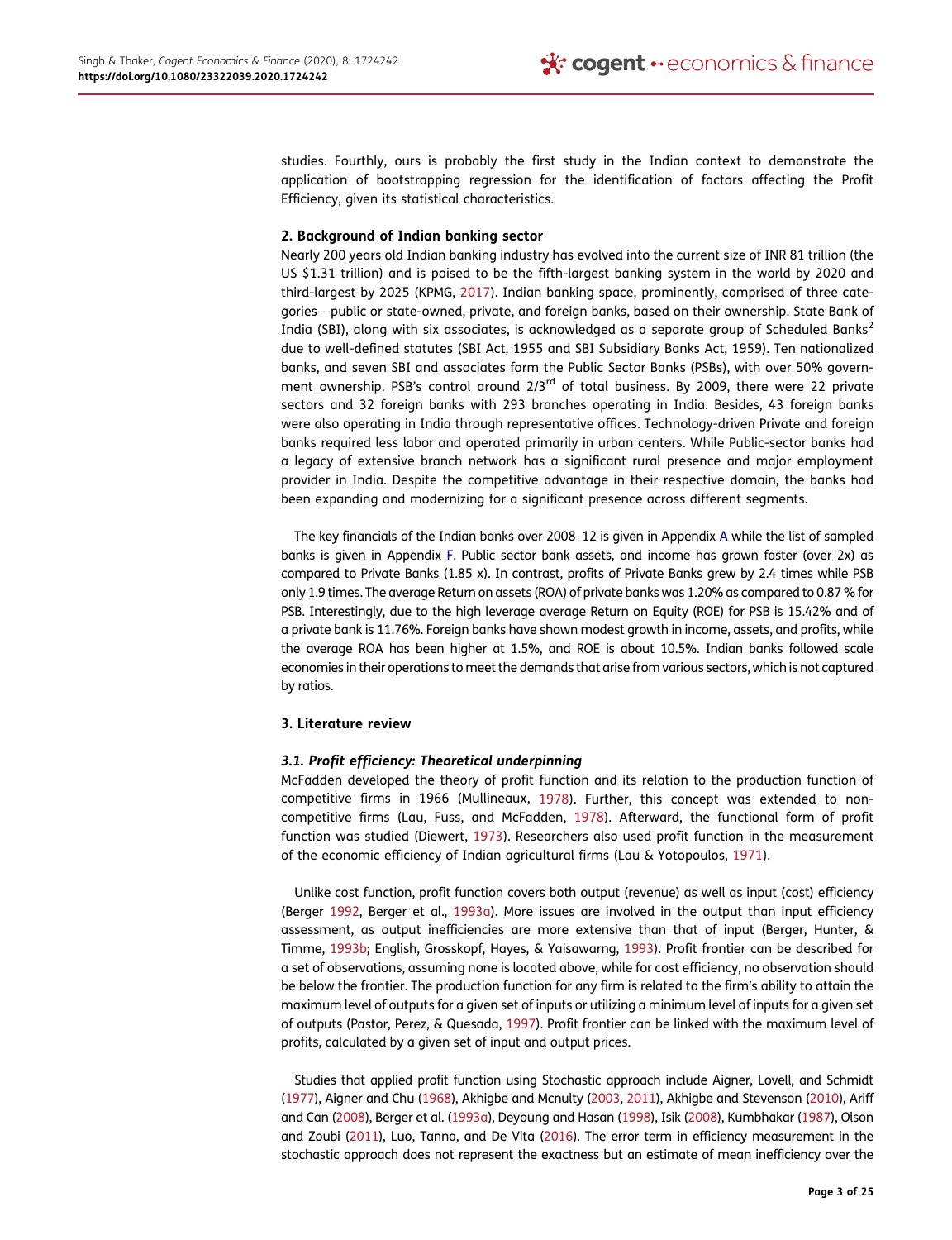sample (Førsund, Lovell, & Schmidt, 1980). Berger and Humphery (1997) recommend the deterministic frontier approach to measure the profit efficiency using DEA. Deviation from the efficient frontier is assumed as inefficiency and can be estimated from the model. Suppose there is a firm, producing Y units of output by consuming X1 and X2 units of inputs. The frontiers of this bank can be drawn as depicted in Figure 2. The dotted lines show the probabilistic position of the stochastic frontier (as their position cannot be precisely determined), and the solid curve shows the exact position of the deterministic frontier. If bank A is inefficient i.e., it is not on the frontier, then as per deterministic view, its deviation is measured as inefficiency (AB), while as per stochastic, it is a combination of inefficiency and error term. Moreover, one cannot predict the exact position of error and inefficiency term on the deviation line of bank A from the stochastic frontier. In Figure 1, differences between stochastic and DEA can be observed in terms of their inefficiency measurement.

Charnes, Cooper, and Rhodes (1979) pioneered the use of DEA, followed by Sherman and Gold (1985) in the USA, among others and Luther Committee (1977) in India for the Banking Sector. DEA is employed for efficiency estimate in developed countries (Aly, Grabowski, Pasurka, & Rangan, 1990; Grabowski, Rangan, & Rezvanian, 1994; Miller & Noulas, 1996; Rangan, Grabowski, Aly, & Pasurka, 1988, Chu and Lim, 1998), as well emerging economies (Bhattacharyya et al., 1997; Das et al., 2005; Leightner & Lovell, 1998; Saha & Ravisankar, 2000; Sathye, 2003).

## *3.2. Factors influencing efficiency*

The estimated efficiency in the first stage utilizing the DEA is regressed through the Tobit model in the second stage to find its factors (Begum, Alam, Buysse, Frija, & van Huylenbroeck, 2012; Galanopoulos, Aggelopoulos, Kamenidou, & Mattas, 2006; Khoshroo, Mulwa, Emrouznejad, & Arabi, 2013). Balcombe, Fraser, Latruffe, Rahman, and Smith (2008) and Alexander, Haug, and Jaforullah (2010) used a two-stage analysis by using DEA to measure efficiency and later adopted a bootstrap procedure to examine the effects of environmental and managerial factors on bank efficiency.

## 4. The methodology and mod

## *4.1. Stage 1-non-parametric approach*

As a non-parametric approach DEA method compares different decision-making units (DMUs) by using a frontier to segregate efficient and inefficient units. DEA can accommodate multiple inputs and outputs, which calculate relative efficiency against the efficient frontier. The DEA identifies DMUs that are performing at the efficiency score of one, and the DMUs that perform below this score are considered inefficient. DEA can generate both technical efficiency (TE) and pure technical



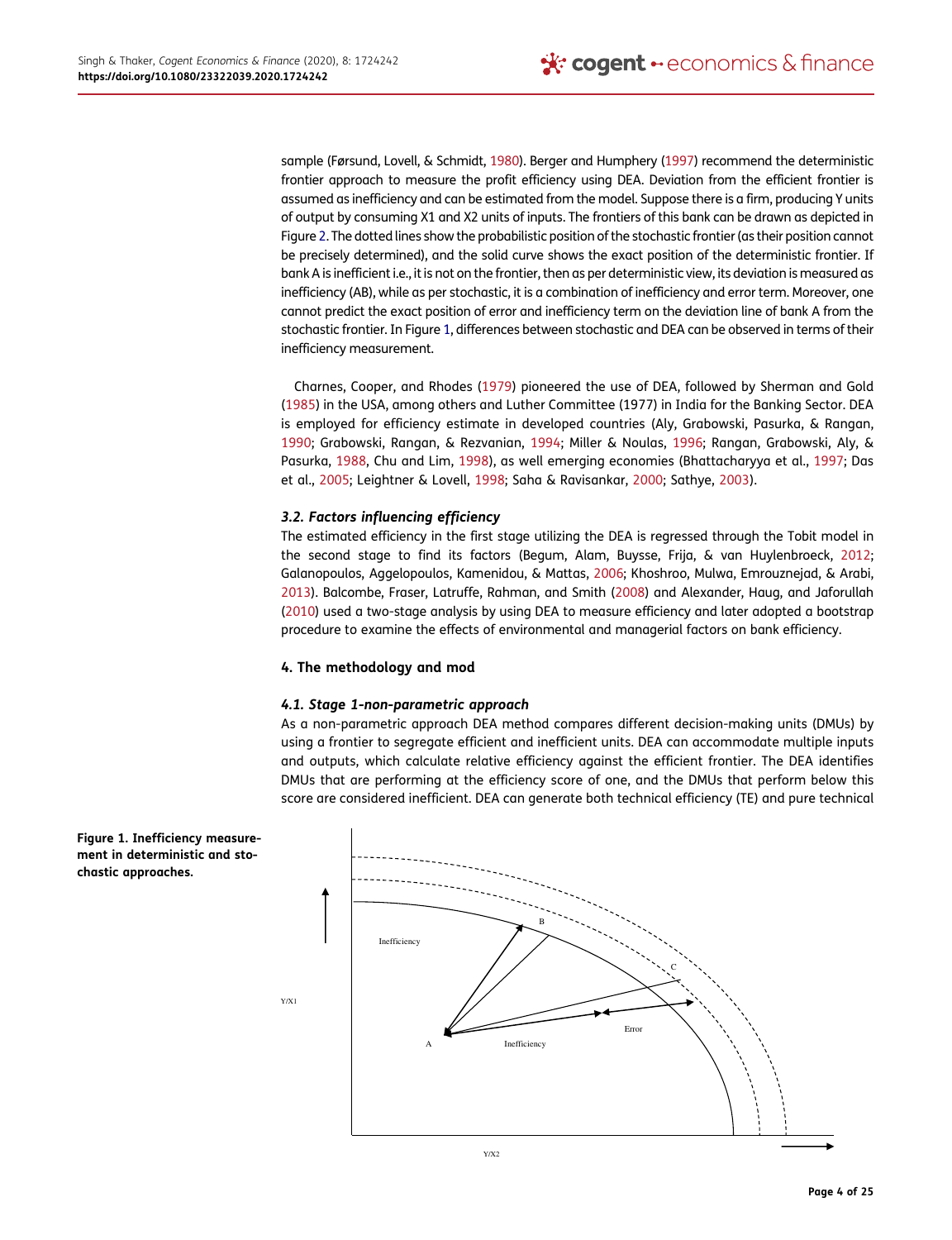Figure 2. APE scores and trend of the standard deviation of different bank groups.



efficiency (PTE). The overall TE assumes the constant return to scale (CRS) and PTE assumes the variable return to scale (VRS) (Cooper, Seiford, & Tone, 2006) Unlike Bhattacharyya et al. (1997), we focus on allocative efficiency (cost and profit). In cost-efficiency estimation, we optimize considering input variables, which may not be appropriate for profit-driven organizations. We consider both output and input variables and the price associated with them, respectively (Cooper et al., 2006; Ray, 2004; Ray & Das, 2010). Following illustration explain the approach:

Suppose a bank has output bundle y<sup>o</sup>, input bundle x<sup>o</sup> and their corresponding prices vectors are  $p = (p_1, p_2, \ldots, o_n)$  and  $w = (w_1, w_2, \ldots, w_m)$  then, the profit-maximizing function of that bank can be written as:

$$
M\alpha x \Pi = p'y^{\circ} - w'x^{\circ} \tag{1}
$$

Subject to  $(x^{\circ}, y^{\circ}) \in T$ , where T is the production possibility set of the bank at given variables. If the optimal solution for the bank is

$$
\Pi^* = p'y^* - w'x^* \geq \Pi^0 = p'y^\circ - w'x^\circ \tag{2}
$$

Therefore, profit efficiency:

$$
\delta = \frac{\Pi^o}{\Pi^*} \leq 1 \tag{3}
$$

Further, this concept can be generalized for many banks. Suppose we have a sample of p banks, and each bank is having m inputs and n outputs. If  $x_{ik}$ , and  $y_{jk}$ , represent the  $i_{th}$  input and  $j_{th}$  output of  $k_{th}$  bank, where i = 1,2,3 ... .m, and j = 1,2,3 ... .n, and k = 1,2,3 ... N. Hence, Profit maximization problem of a bank having input and output prices,  $w = (w_1, w_2, ..., w_m)$  and  $p = (p_1, p_2, ..., p_n)$ respectively can be formulated as (Cooper et al., 2006; Ray, 2004; Ray & Das, 2010):

$$
\gamma_K = \text{Max} \sum_{r=1}^n p_r y_r - \sum_{i=1}^m w_i x_i \tag{4}
$$

Subject to conditions:

$$
\sum_{k=1}^{N} \lambda_k x_{ik} \leq x_i (i = 1, 2, \dots, m);
$$
\n(5)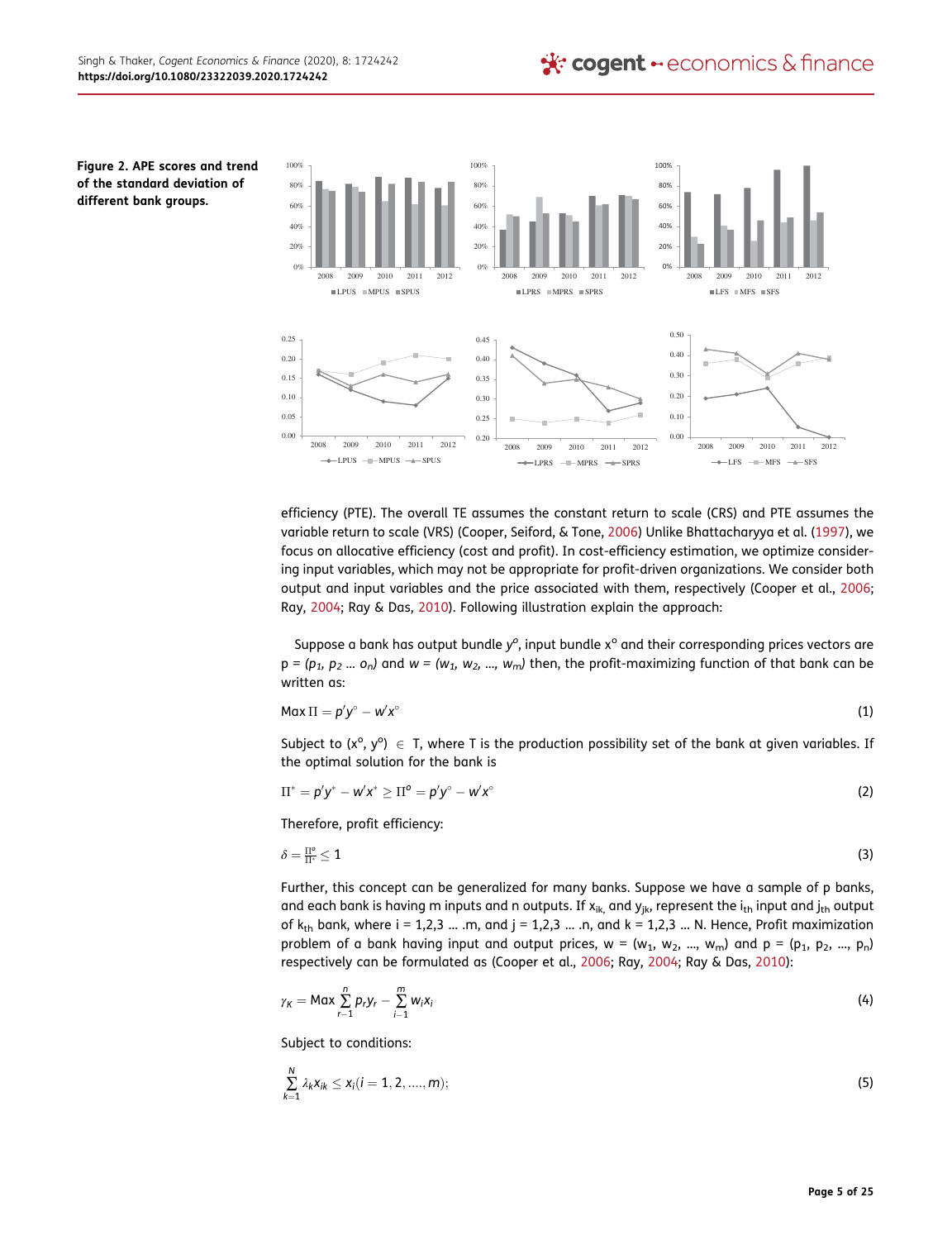$$
\sum_{k=1}^{N} \lambda_k y_{rk} \ge y_r(r=1,2,....,n);
$$
\n(6)

$$
\sum_{k=1}^{N} \lambda_k = 1; \qquad \text{(VRS approach)} \tag{7}
$$

$$
\lambda_k \geq 0; (k = 1, 2, \dots, N). \tag{8}
$$

For a particular bank, profit maximization can be achieved through the optimal value of the input  $x_i^*$  (i = 1, 2, 3 ... .m) and  $y_i^*$  (r = 1, 2, 3 ... .n) with other decision variables  $\lambda_k$ (k = 1, 2, 3 ... .N). To achieve a feasible solution, we must allow bounded constraint, i.e., the VRS approach, otherwise for any arbitrary t > 0, (tλ∗, tx∗, ty∗) is also a feasible solution. In this scenario, optimal profit will also be increased by "t," and profit can be increased indefinitely. Following cases are essential to examine the estimation of profit efficiency, Ray (2004). The profit efficiency ratio (Equation (3)) can be negative if the actual profit is negative, and the maximum profit is positive. The profit efficiency ratio can be more than one if both values are negative. Zero profit can also be possible in the long run, when all inputs and outputs variables have free entry and exit option. The actual negative profit of a bank can be possible due to the inefficiencies involved in its operations.

#### *4.2. Stage 2-bootstrap regression analysis*

DEA, as a non-parametric approach, is often criticized for drawing the statistical inference and undergone several improvements (Seiford, 1996). A two-stage regression was used primarily to treat the obtained efficiency values on a set of explanatory variables with the help of linear regression to overcome this. An immediate improvement has been made, considering the efficiency scores obtained in the first stage are censored, which led to the use of limited dependent variable models over OLS (Casu & Molyneux, 2003). Another issue arises while using the two-step procedure, which takes no account of the underlying Data-Generating Process (DGP). In this process, the variables used to obtain the efficiency scores in the first stage will be correlated with the explanatory variables used in the second stage, resulting in inconsistency and biases (Simar, Lovell, & Vanden Eeckaut, 1994). The basic DEA model explains the environmental variables i.e., Factors affecting the efficiency of a DMU. These factors are not traditional inputs and are not under the control of management. First, DEA is used to estimate the efficiencies. In the second stage, the efficiency estimates are to be regressed against a set of environmental variables using the Tobit model because it can account for truncated data (Idris, Siwar, & Talib, 2013). In this context, the sign of the resulted coefficients of the environmental factors shows the direction of the influence, and standard statistical hypothesis testing is utilized to examine the strength of the relationship (Casu & Molyneux, 2003).

The DEA generated efficiency values are dependent on each other statistically because the score generated is a relative index, not an absolute index (Xue & Harker, 1999). In response, Efron (1979) pioneered a powerful statistical tool- the bootstrap method, and subsequently, Simar and Wilson (2007) proposed an advanced version. The bootstrapping procedure improves statistical efficiency and draws valid inference by simulating the sample distribution and taking the data generating process (DGP) into account. In this approach, we presume that the DGP generates the original sample of data, and by simulating DGP, draw a new pseudo set of data. This repeating process gives rise to an empirical distribution of bootstrapped data following a Monte Carlo approximation to help draw new inferences. In the second stage, we use both a censored truncated normal Tobit regression with maximum likelihood method and bootstrapping truncated regression analysis. The variables selected for this study are; size of operation (SOP), equity to asset ratio (EA), return on asset (ROA), number of branch (NB), capital adequacy ratio (CAR), ownership-nature of the bank (OWN), gross domestic product growth rate (GDPGR), and Herfindahl Hirschman Index (HHI), i.e., measure of competition concentration in the Industry.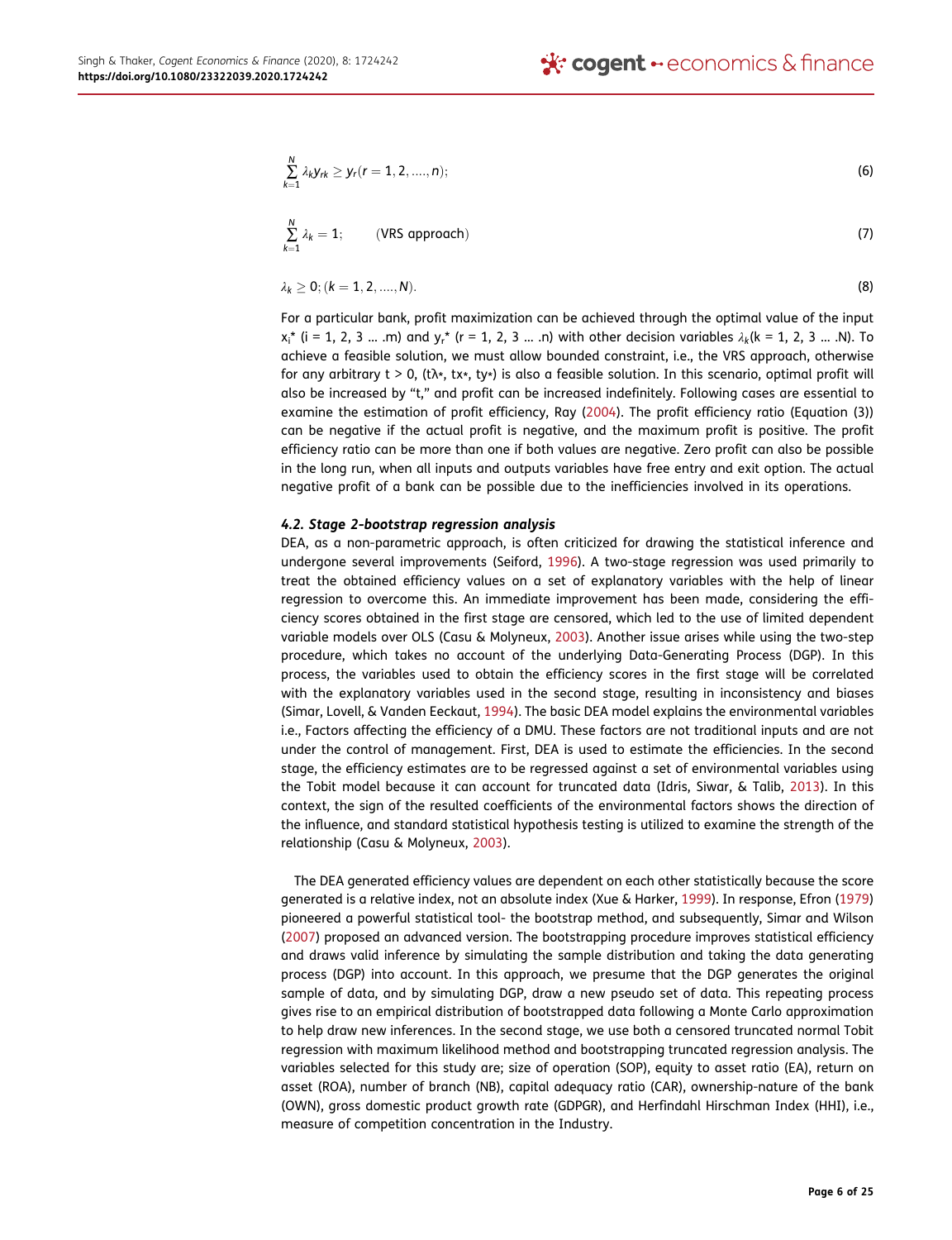We regress the Average Profit Efficiency (APE) obtained from the first stage on a set of variables using the following regression model:

$$
\theta_i = \mathbf{a} + Z_i \delta + \varepsilon_i \qquad i = 1, 2, \cdots, n
$$
\n(9)

Where  $\varepsilon_i \sim N(0, \sigma_\varepsilon^2)$  with left-truncation at 1-Z<sub>i</sub>S; a = constant term and Z<sub>i</sub> is a vector of specific variables to affect bank efficiency.

After estimating the APE  $\theta$  for each bank, a truncated maximum likelihood is employed to regress θ*<sup>i</sup>* on *Z<sup>i</sup>* . The bootstrap estimates are produced using 1000 bootstrap replications. The bootstrap results are used to construct confidence intervals for the APE (Barros & Assaf, 2009; Chortareas, Girardone, & Ventouri, 2012; Khan, Ali, & Khan, 2018; Lee & Worthington, 2014; Simar & Wilson, 2007).

The regression equation takes the following form:

$$
\theta_{i\ (APS)} = \alpha_0 + \alpha_1 SOP + \alpha_2 EA + \alpha_3 ROA + \alpha_4 NB + \alpha_5 CAR + \alpha_6 OWN + \alpha_7 GDPGR + \alpha_8 HI + \varepsilon_i
$$
\n(10)

Where θ*i (APS)* is the APE obtained from the first stage of analysis. The SOP is Scale of Operation i.e., size of bank in terms of Total Asset; EA is equity to total assets, ROA is Return on Asset, NB is number of Branches, CAR is capital adequacy ratio, OWN is ownership of Banks such as Public, Private or Foreign, GDPGR is Growth rate in GDP, and HI is Herfindahl Hirschman Index of Concentration.

#### *4.3. Data and variables*

This study considered 26 public, 19 private, and 21 foreign banks as per the availability of all variables from year 2008 to 2012. We collected the bank data from the RBI website and Centre for Monitoring Indian Economy (CMIE) Prowess database to arrive at the final dataset for the study.

The divergence in the performance of small and large banks was explained by Akhigbe and Mcnulty (2003), Berger and Mester (1997), Gilbert (1984), Rhoades and Rutz (1982) found that larger banks had better standard profit efficiency score compared to smaller banks in the USA, due to higher output levels resulting in scale economies. Bos and Kool (2006) attributed this to market power and differentiation, along with scale economies. Given the heterogeneity, in sizes of Indian banks, the common frontier concept would be inappropriate, and hence we segment ownership groups in large, medium, and small subgroups based on total assets using a quartile approach. In profit efficiency estimation, we allocate different resources to the objective bank to achieve the frontier position. Since resource allocation is not possible in each heterogeneous group, we form homogeneous size groups across the ownership.

#### *4.3.1. Variables for stage-I analysis and approach*

Production and intermediation are the two main approaches utilized for the selection of inputs and outputs (Berger, Hanweck, & Humphrey, 1987; Bhattacharyya et al., 1997. In a production approach bank is considered as a service providing unit performing transaction and process documents to provide services, using labor and capital. The output is measured in the number of transactions and documents processed. This approach is appropriate for bank branch level studies because the branch processes customer documents and transactions. (Berger & Humphery, 1997; Sealey & Lindley, 1977). The bank is considered as a financial intermediary channelizing fund between savers and investors in the intermediation approach. In this approach purchased funds are included as the primary raw material in the financial intermediation process along with physical inputs, and output is measured in the value of the transaction and hence more appropriate for our study (Berger et al., 1987; Berger & Humphery, 1997; Ray & Das, 2010). Following the intermediation approach, we take labor (number of the employee), funds, and capital and its prices as input variables. With technological advances and shared ATM services, at par and multi-city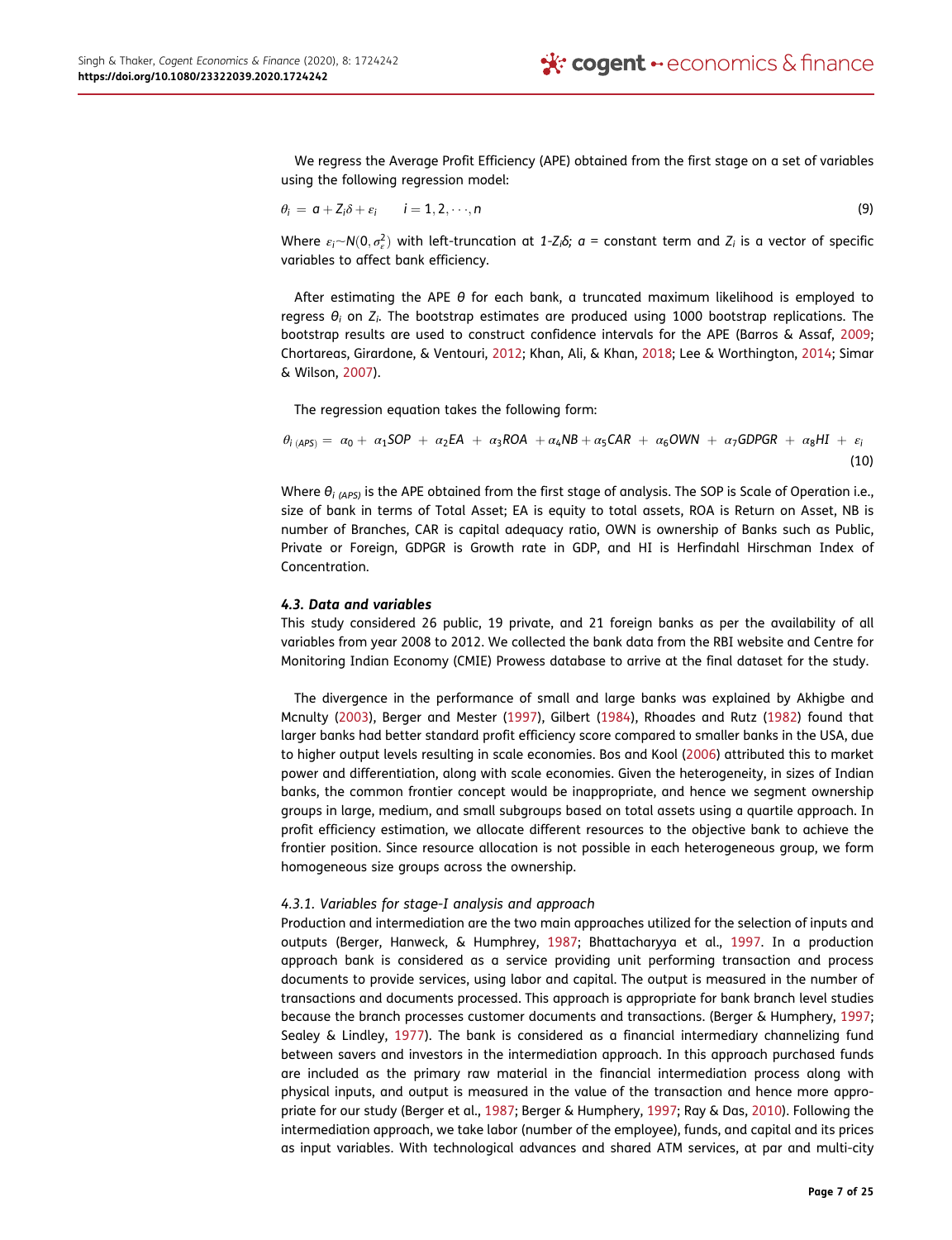banking, we believed the employees are a better indicator of input. For output variables, we use investment, earning asset (excluding the NPA as non-performing loan impact directly on the provision, contingencies, and net profits of the bank) and non-interest income generated from the fee, commission, brokerage. Appendix B. shows the variables used for this study. For convenience, the bank groups are denoted as large public sector (LPUS), medium public sector (MPUS), small public sector (SPUS), large private sector (LPRS), medium private sector (MPRS), small private sector (SPRS), large foreign sector (LFS), medium foreign sector (MFS), and small foreign sector (SFS) banks.

## *4.3.2. Variable for stage-II analysis*

Klaassen and van Eeghen (2014) found that the return on asset (ROA) affected the performance of banks. Studies also found that the Capital Adequacy Ratio (CAR) has an essential role in the performance of the bank (Abba, Okwa, Soje, & Alkpitanyl, 2018). It utilized capital and assets to determine the bank's financial strength. The equity-to-asset ratio (EA) also affected the bank's performance. Tan and Floros (2012) showed that GDP growth and unemployment rate were significantly related to bank profitability in China. Competition concentration as measured by Herfindahl-Hirschman Index (HHI) is also argued to have a significant effect on bank performance. Mohan and Ray (2004) found a weak ownership effect between public and private banks. Zardkoohi and Kolari (1994) studied the impact of branch networks and reported that efficiency increased with the number of branches. The size of the bank also impacted its profitability (Akhavein, Berger, & Humphery, 1997; Kosak & Cok, 2008; Sufian & Habibullah, 2009).

## 5. Results

# *5.1. DEA profit efficiency estimates*

The descriptive statistics of the variables for the study period are given in Table 1, indicating a substantial difference across the ownership groups. For instance, the mean size of public banks in

| Table 1. Descriptive statistics of profit efficiency variables (In Billion Rupees) |        |        |        |           |  |  |  |  |
|------------------------------------------------------------------------------------|--------|--------|--------|-----------|--|--|--|--|
| <b>Description</b>                                                                 | Min.   | Max.   | Mean   | Std. Dev. |  |  |  |  |
| <b>Public Sector Bank</b>                                                          |        |        |        |           |  |  |  |  |
| Funds                                                                              | 28,858 | 58,875 | 43,693 | 11,927    |  |  |  |  |
| <b>Fixed Assets</b>                                                                | 282    | 380    | 339    | 36        |  |  |  |  |
| Investments                                                                        | 7,645  | 14,776 | 11,417 | 2,792     |  |  |  |  |
| Earning Advances                                                                   | 17,136 | 37,704 | 26,942 | 8,174     |  |  |  |  |
| Other Income                                                                       | 329    | 490    | 436    | 65        |  |  |  |  |
| <b>Private Sector</b><br><b>Banks</b>                                              |        |        |        |           |  |  |  |  |
| Funds                                                                              | 8,225  | 15,502 | 11,212 | 2,943     |  |  |  |  |
| <b>Fixed Assets</b>                                                                | 80     | 123    | 99     | 20        |  |  |  |  |
| Investments                                                                        | 2,469  | 4,824  | 3,403  | 949       |  |  |  |  |
| Earning Advances                                                                   | 4,513  | 8,812  | 6,296  | 1,740     |  |  |  |  |
| Other Income                                                                       | 156    | 237    | 192    | 30        |  |  |  |  |
| <b>Foreign Sector</b><br><b>Banks</b>                                              |        |        |        |           |  |  |  |  |
| Funds                                                                              | 3,708  | 5,936  | 4.697  | 827       |  |  |  |  |
| <b>Fixed Assets</b>                                                                | 40     | 52     | 48     | 5         |  |  |  |  |
| Investments                                                                        | 1,009  | 2,026  | 1,526  | 385       |  |  |  |  |
| Earning Advances                                                                   | 1,649  | 2,340  | 1,861  | 304       |  |  |  |  |
| Other Income                                                                       | 100    | 150    | 117    | 19        |  |  |  |  |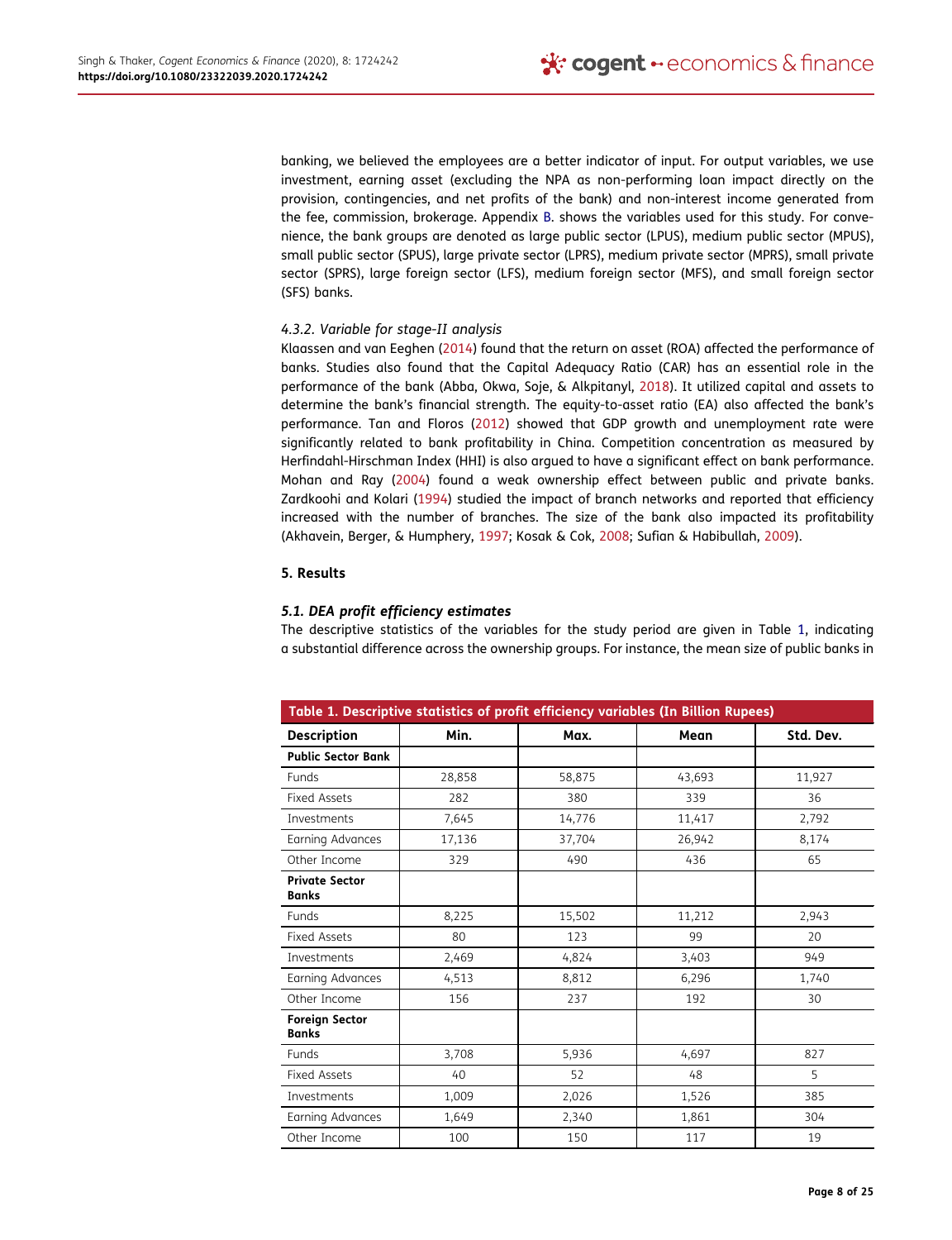terms of funds is almost 4x that of private banks, while foreign banks are 1/10 of Public Banks. Even within the ownership largest bank in PSB i.e., SBI is 3x as compared to the second-largest bank. Table 2 shows the APE scores. Large public sector banks<sup>1</sup> Reported relatively higher APE compared to medium and small banks. Unlike medium public sector banks, large and small public sector banks reported lower APE scores in 2009 compared to adjoining years. Except in 2009, medium banks saw a declining trend of APE, over the period. Small banks saw an increase in APE, except the year 2009, as can be seen in Figure 2. We observe the highest standard deviation in APE for the medium public sector banks and lowest for the large public sector banks. Additionally, the non-parametric Wilcoxon–Mann–Whitney test has been employed to examine if the APE is different across paired bank groups. We found of the nine groups, six paired bank groups have significantly different APE in Table 2, which can due to high heterogeneity observed in Table 1.

Table 2 shows the APE of private sector banks over the study period. Large private sector banks reported an increase in APE. Unlike large banks, small and medium banks reported the lowest APE in 2010 (Figure 2). We find large and small banks have higher standard deviation as compared to medium sector banks. Large private sector banks had a higher standard deviation than small private sector banks up to 2010, and the trend reversed in later years (Figure 2).

Large foreign banks outperformed medium and small foreign banks. Medium foreign banks reported a higher APE score than small foreign banks until 2009, but the trend reversed afterward (Figure 2). The result shows the lowest standard deviation in large foreign banks compared to small and medium. (See Figure 2).

APE of Private Banks showed more considerable improvement than public and foreign banks. Moreover, the large private banks witnessed the most significant improvement among respective size groups. Although high APE of Public Sector banks, large and medium banks have seen a muted decline over the period,small public banks saw a rise in APE. All foreign banks witnessed good improvement in APE, with only large foreign banks achieving 100% APE in the year 2012. The public sector bank witnessed a modest decline in APE due to declining asset quality, the legacy of bad loans, social orientation, and a more extensive employee base coupled with high technology investments and inadequate focus on profitable segments. On the other side, private and foreign banks seem to have been able to manage asset quality and profitable business opportunities and resorted to cherry-picking profitable business segments, unlike the public sector banks, which had social and political obligations to fulfill.

## *5.2. Determinants of profit efficiency*

The descriptive statistics of the variables for different subgroups of the banks for the second stage analysis is given in Appendix C. The results from the censored normal Tobit regression, and bootstrap truncated regression are shown in Table 3. The results from both the regression are similar. We find that the size of the operation is statistically significant and negative. Hence, the greater size of operation might lead to the reduction of the APE score. The coefficient of the relationship between equity-to-asset ratio and APE is significant and negative, suggesting that higher the leverage leads to improvement in the APE. The results further reveal that return on assets and HHI are statistically significant. However, the coefficient obtained for return on asset and HHI in Tobit regression has a positive impact, whereas the resulted coefficients in bootstrap truncated regression shows a negative effect on the APE. These observed results differ from that of Carbo, Gardener, and Williams (1999), who found the positive relationship between return on assets and efficiency levels. The results also contrast with the significant positive relationship between return on assets and efficiency levels obtained by Tobit regression, which show that inference drawn from a "non-bootstrapped" Tobit Regression analysis may be biased and misleading. Cristian Nedelea, Fannin, and Barnes (2010) mentioned that greater HHI indicates less competitive pressure, which implies an inverse relationship between HHI and APE. The number of branches and ownership structure of the banks is highly significant; however, the impact is low and favorable. We find large foreign and private banks, medium foreign and private banks, and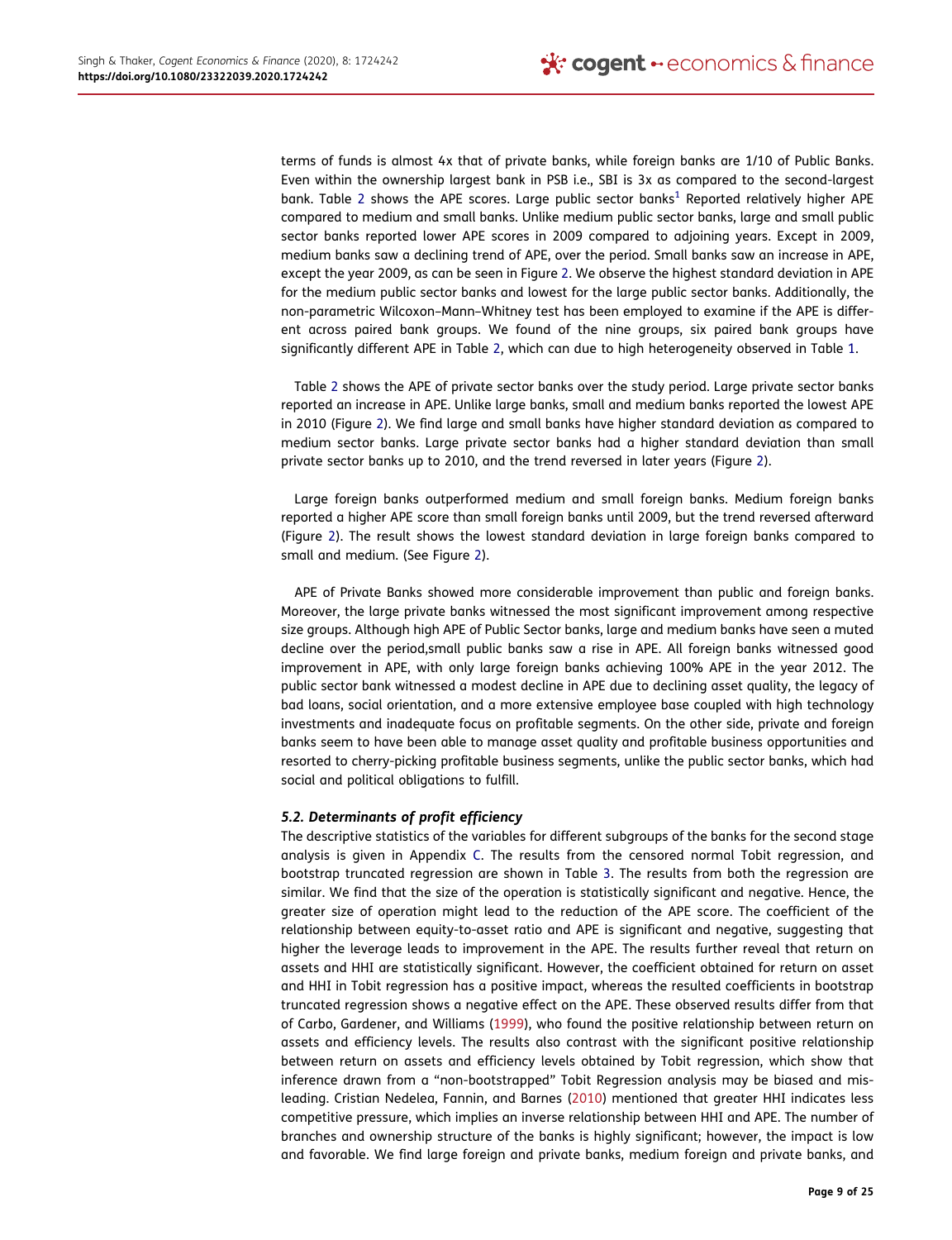| Table 2. Results of DEA and Wilcoxon-Mann-Whitney test for different bank groups |      |      |      |      |             |
|----------------------------------------------------------------------------------|------|------|------|------|-------------|
| <b>Banks</b>                                                                     | 2008 | 2009 | 2010 | 2011 | 2012        |
| Average Profit Efficiency (APE) of public sector banks                           |      |      |      |      |             |
| Large public sector (LPUS)                                                       | 85%  | 82%  | 89%  | 88%  | 78%         |
| Medium public sector (MPUS)                                                      | 77%  | 79%  | 65%  | 62%  | 61%         |
| Small public sector (SPUS)                                                       | 75%  | 74%  | 82%  | 84%  | 84%         |
| Standard deviation of APE of public sector banks                                 |      |      |      |      |             |
| Large public sector                                                              | 0.16 | 0.12 | 0.09 | 0.08 | 0.15        |
| Medium public sector                                                             | 0.17 | 0.16 | 0.19 | 0.21 | 0.20        |
| Small public sector                                                              | 0.17 | 0.13 | 0.16 | 0.14 | 0.16        |
| Average profit efficiency of private sector banks                                |      |      |      |      |             |
| Large private sector (LPRS)                                                      | 37%  | 45%  | 53%  | 70%  | 71%         |
| Medium private sector<br>(MPRS)                                                  | 52%  | 69%  | 51%  | 61%  | 70%         |
| Small private sector (SPRS)                                                      | 50%  | 53%  | 45%  | 62%  | 67%         |
| Standard deviation of APE<br>of private sector banks                             |      |      |      |      |             |
| Large private sector                                                             | 0.43 | 0.39 | 0.36 | 0.27 | 0.29        |
| Medium private sector                                                            | 0.25 | 0.24 | 0.25 | 0.24 | 0.26        |
| Small private sector                                                             | 0.41 | 0.34 | 0.35 | 0.33 | 0.30        |
| Average profit efficiency of foreign banks                                       |      |      |      |      |             |
| Large foreign sector (LFS)                                                       | 74%  | 72%  | 78%  | 96%  | 100%        |
| Medium foreign sector (MFS)                                                      | 30%  | 41%  | 26%  | 44%  | 46%         |
| Small foreign sector (SFS)                                                       | 23%  | 37%  | 46%  | 49%  | 54%         |
| Standard deviation of APE of foreign banks                                       |      |      |      |      |             |
| Large foreign sector                                                             | 0.19 | 0.21 | 0.24 | 0.05 | 0.00        |
| Medium foreign sector                                                            | 0.36 | 0.38 | 0.29 | 0.36 | 0.39        |
| Small foreign sector                                                             | 0.43 | 0.41 | 0.31 | 0.41 | 0.38        |
|                                                                                  |      |      |      |      | (Continued) |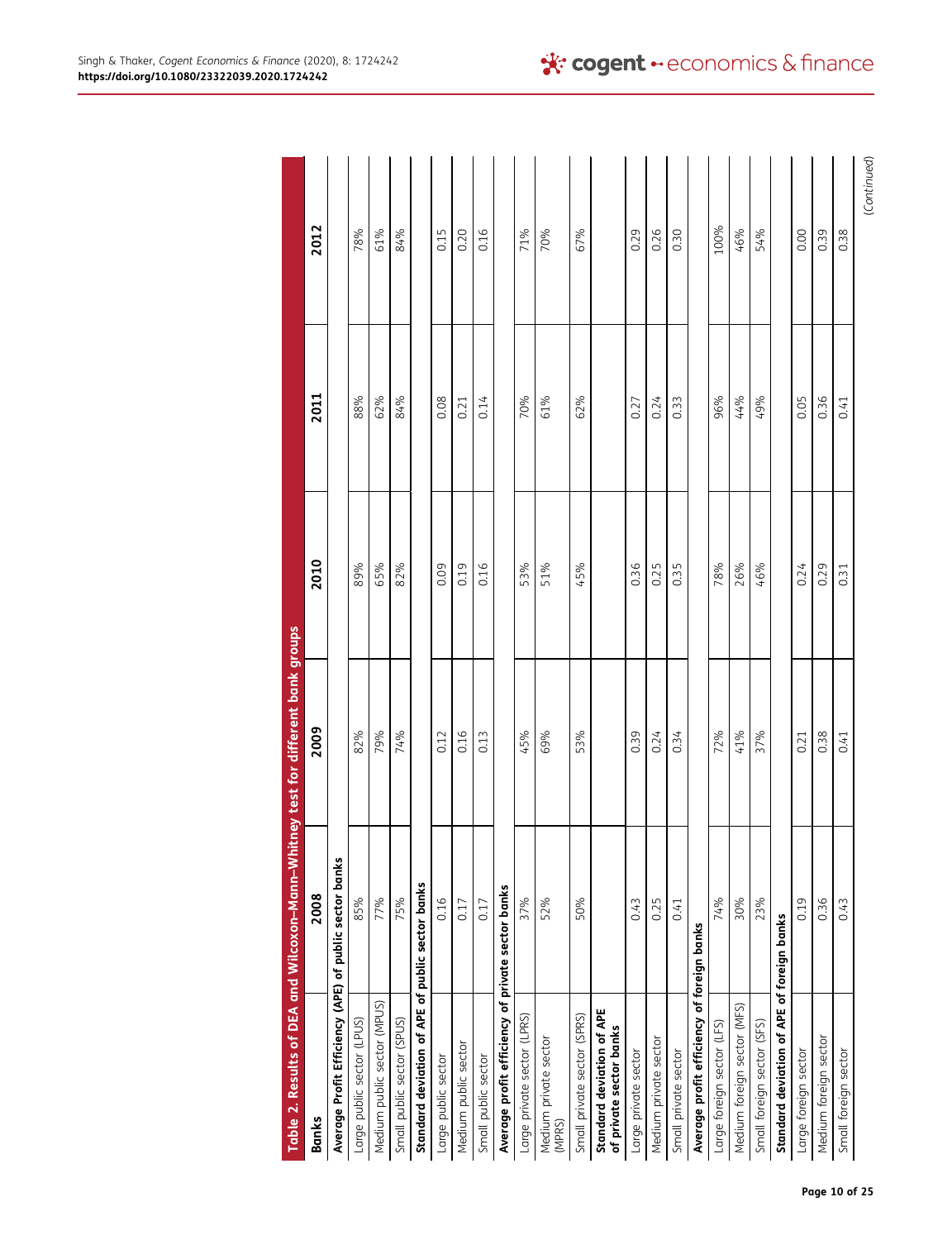| Table 2. (Continued)          |      |      |               |      |      |
|-------------------------------|------|------|---------------|------|------|
| <b>Banks</b>                  | 2008 | 2009 | 2010          | 2011 | 2012 |
| Wilcoxon-Mann-Whitney<br>test |      |      | 2008-2012     |      |      |
| SPUS vs SPRS                  |      |      | Significant   |      |      |
| SPUS vs SFS                   |      |      | Significant   |      |      |
| SFS vs SPRS                   |      |      | Insignificant |      |      |
| MPUS vs MPRS                  |      |      | Insignificant |      |      |
| MPUS vs MFS                   |      |      | Significant   |      |      |
| MFS vs MPRS                   |      |      | Significant   |      |      |
| LPUS vs LPRS                  |      |      | Significant   |      |      |
| LPUS vs LFS                   |      |      | Significant   |      |      |
| LFS vs LPRS                   |      |      | Insignificant |      |      |
|                               |      |      |               |      |      |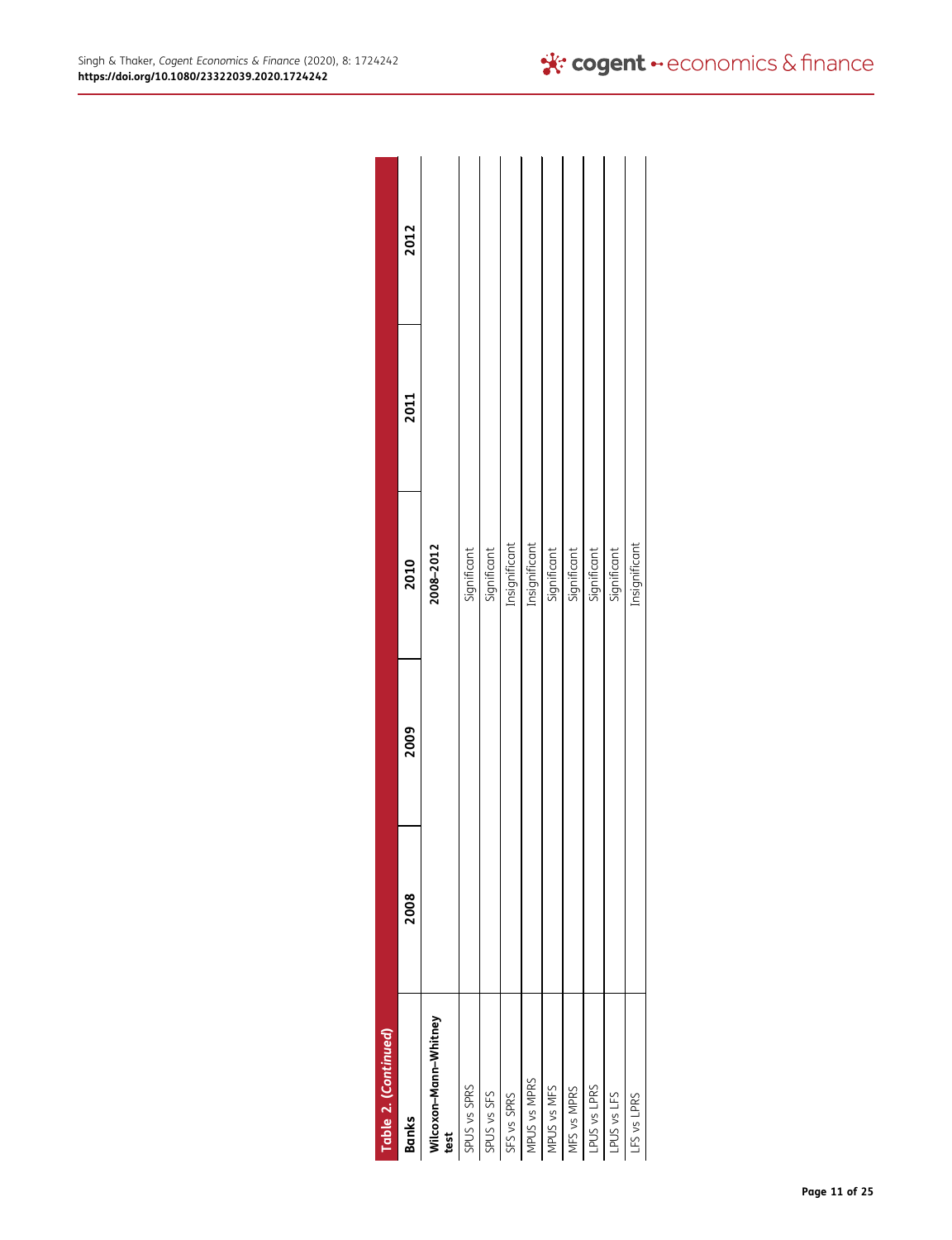| Table 3. Second stage results |                                                                                                                                                            |            |                |                                 |                               |                |
|-------------------------------|------------------------------------------------------------------------------------------------------------------------------------------------------------|------------|----------------|---------------------------------|-------------------------------|----------------|
|                               |                                                                                                                                                            | Tobit      |                |                                 | <b>Truncated Bootstrapped</b> |                |
| Explanatory<br>Variable       | Coefficient                                                                                                                                                | Std. Error | ູ່ສຸ           | "Bias-corrected"<br>Coefficient | Std. Error                    | ភ្ន            |
| <b>SOP</b>                    | $-0.0000024$                                                                                                                                               | 0.0000004  | 0.0000003***   | $-0.00000007$                   | 0.0000005                     | $0.00006***$   |
| $\mathbb{E}$                  | $-2.597299$                                                                                                                                                | 0.555484   | $0.000011***$  | $-0.00143251$                   | 0.6065454                     | $0.00015***$   |
| ROA                           | 13.52072                                                                                                                                                   | 5.092699   | $0.009569***$  | $-0.8689815$                    | 4.661312                      | $0.02092**$    |
| €                             | 0.000369                                                                                                                                                   | 0.000071   | $0.000001***$  | 0.00001170                      | 0.000074                      | $0.00003***$   |
| GAR                           | $-0.002854$                                                                                                                                                | 0.004178   | 0.496436       | 0.00034235                      | 0.003657                      | 0.53840        |
| Ownership Effects             |                                                                                                                                                            |            |                |                                 |                               |                |
| LFS                           | 98.001                                                                                                                                                     | 23.376     | 0.0002368***   | 89.021                          | 22.321                        | $0.0002211***$ |
| LPRS                          | $-0.32842$                                                                                                                                                 | 0.10264    | 0.0033200***   | 0.31291                         | 0.81234                       | $0.0029100***$ |
| LPUS                          | $-0.51153$                                                                                                                                                 | 0.31309    | 0.1131110      | $-0.49233$                      | 0.28254                       | $0.0921110*$   |
| NFS                           | $-0.43806$                                                                                                                                                 | 0.12875    | $0.0019675***$ | 0.41306                         | 0.11324                       | 0.0018522 ***  |
| <b>MPRS</b>                   | $-0.40918$                                                                                                                                                 | 0.083019   | 0.0000309***   | 0.39087                         | 0.072053                      | 0.0000299***   |
| <b>MPUS</b>                   | $-0.52697$                                                                                                                                                 | 0.20054    | 0.0935950*     | $-0.43675$                      | 0.19844                       | 0.0946233      |
| SFS                           | $-0.36523$                                                                                                                                                 | 0.20722    | 0.0885243*     | 0.33533                         | 0.19832                       | $0.0896423*$   |
| SPRS                          | $-0.35649$                                                                                                                                                 | 0.093247   | 0.0006454***   | 0.33254                         | 0.085327                      | 0.0006130***   |
| SPUS                          | $-0.39142$                                                                                                                                                 | 0.16139    | $0.0217492**$  | 0.27833                         | 0.13247                       | $0.0109243**$  |
| GDPGR                         | 116.8161                                                                                                                                                   | 28.62618   | $0.000105***$  | $-0.0012368$                    | 0.013405                      | 0.38713        |
| HH                            | 0.033312                                                                                                                                                   | 0.014522   | 0.024424**     | $-2.2925870$                    | 26.63052                      | $0.00075***$   |
|                               | $^*$ Significance at the 10% confidence interval, $^{**}$ Significance at the 5% confidence interval, $^{***}$ Significance at the 1% confidence interval. |            |                |                                 |                               |                |

| ļ                                                                                                  |
|----------------------------------------------------------------------------------------------------|
| l                                                                                                  |
|                                                                                                    |
|                                                                                                    |
|                                                                                                    |
|                                                                                                    |
|                                                                                                    |
|                                                                                                    |
|                                                                                                    |
|                                                                                                    |
|                                                                                                    |
|                                                                                                    |
| ١                                                                                                  |
|                                                                                                    |
|                                                                                                    |
|                                                                                                    |
|                                                                                                    |
|                                                                                                    |
|                                                                                                    |
|                                                                                                    |
|                                                                                                    |
|                                                                                                    |
|                                                                                                    |
|                                                                                                    |
|                                                                                                    |
| ֦֖֖֖֖֖֖֖֧֚֚֚֚֚֚֚֚֚֚֚֚֘֝֬ <u>֚֟</u><br>֧֪֖֖֖֖֧֖֧ׅ֪֪֪֪֪֪֪֪֪֪֪֪ׅ֖֚֚֚֚֚֚֚֚֚֚֚֚֚֚֚֚֚֚֚֚֚֝֝֝             |
| j<br>֧֖֖֧֧֧֧֧֦֦֦֪֪֦֧ׅ֧ׅ֧ׅ֧ׅ֧ׅ֧ׅ֧֪֧֧֧֪֛֪֛֪֛֚֚֚֚֚֚֚֚֚֚֟֘֩֘֩֩֩֓֝֓֝֓֝֓֝֓֟֓֡֟֓֡֓֡֡֡֟֓֜֓֜֓֜֓֜֓֜֓֜֓֝֬֝֬֝֬ |
|                                                                                                    |
| í                                                                                                  |
|                                                                                                    |
|                                                                                                    |
|                                                                                                    |
|                                                                                                    |
|                                                                                                    |
| ı                                                                                                  |
|                                                                                                    |
|                                                                                                    |
|                                                                                                    |
| ֚֘֝֬<br>֓֕֡<br>֖֖֖֖֖֖֖֖֖֖֖ׅ֪ׅ֪֪֪ׅ֪֪֪ׅ֪֪֪֪֪֪֪֪֪֪֪֪֪֪֪֪֪֪֪֪֪֪֪֪֪֪֪֪֪֚֚֚֚֚֚֚֚֚֚֚֚֚֚֚֚֚֚֚֚֚֚֚֬֓֩֓֬     |
| i                                                                                                  |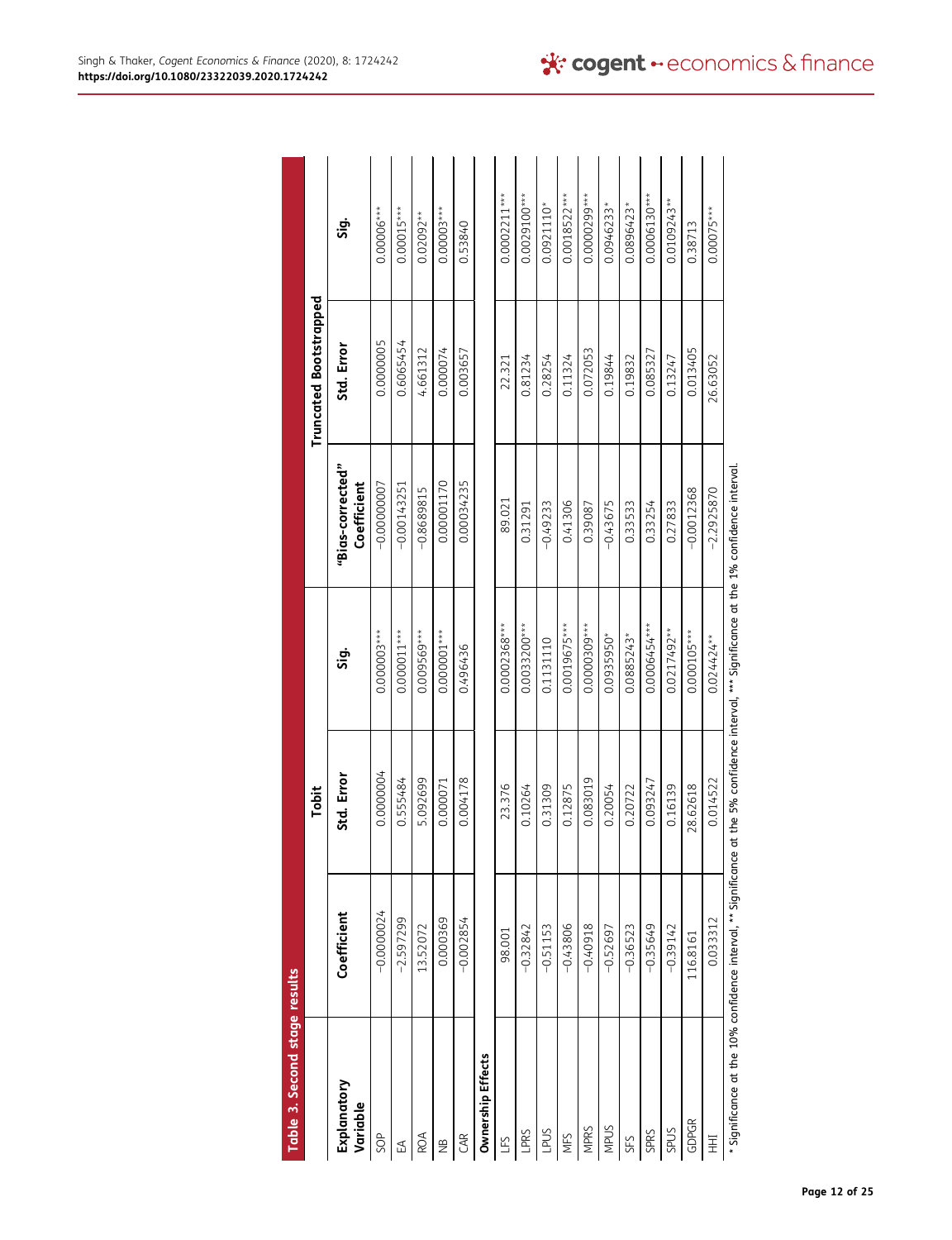small private and public banks are statistically significant and positive on APE. However, large and medium public banks are not significant. These obtained results corroborate the findings of Micco, Panizza, and Yañez (2011), indicating a strong relationship between ownership structure and performance. They found that state-owned banks tend to achieve lower profitability than private banks and foreign-owned banks. However, Phuong, Harvie, and Arjomandi (2015), in their study in Vietnam, revealed that state-owned bank groups are more efficient than foreign and joint-stock bank groups. The results for GDP growth rate and capital adequacy ratio in bootstrap truncated regression are not significant.

## 6. Summary and discussion

The purpose of the research was to examine the profit efficiency and its determinants of Indian banks across different ownership and size segments for the eventful period of 2008–2012. We found that large public sector banks have lower APE in 2012 compared to 2008 and 2010. The APE of large public sector banks was 85% in 2008 and 89% in 2010 but declined to 78% in 2012, however APE of small public sector banks increased from 74% to 84% during the study period while that of Medium Public Sector Bank declined from 77% to 61%. Results of Large PBS could be explained by looking at the number of frontier banks in those two consecutive years 2008 and 2009. Refer to the Appendix F for the Full Name of the Bank. The total number of frontier banks in Large PSB group were 3 (CB, BOI, and IDBI) in 2008 and 2 (PNB and BOI) in 2009. We see lower APE scores of large public sector banks in 2012 due to the lower value of individual PE scores of large banks. Like CB<sup>2</sup> reported a 96% profit efficiency in 2008 and 74% in 2012. It would be more apparent; if we analyzed the actual profit<sup>3</sup> Of CB in 2008 and 2012, compared to the frontier bank in the respective years. The difference between the actual profits of CB (target bank) and PNB (one of the frontier banks) was 80% of the actual profit of the CB. In 2012, the difference between the actual profits of CB (target bank) and BOI (one of the frontier banks) was 26% of the actual profit of the CB. Thus explains the relative profit efficiency scores of CB in 2008 (96%) and 2012 (74%). The lowest standard deviation of large public sector banks had been reported in 2011, indicating homogeneity in profit efficiencies of the large public banks as compared to the rest of the study periods. The public sector had the highest APE in 2008. We see a small decline over the period. The APE of both private and foreign banks was lower compared to that of PSB but witnessed more considerable improvement over the period. Our findings compare with that of Jayaraman and Srinivasan (2014) that the private sector had lower profit inefficiency as compared to PSB.

Medium PSB reported lower profit efficiency after 2009, and the number of frontier banks also decreased from 5 to 3 over the period. A higher standard deviation indicates the high heterogeneity in profit efficiency. A small increment (74% to 79%) in the APE of medium PSB over 2008–2009 could be explained by pondering at profit efficiency score of CB (Appendix F provides the Full Name of the Banks). PE scores of CB improved from 77% to 100% during 2008–09. Unlike medium PSB, small PSB showed more improvement and an upward trend in profit efficiency during 2008–2012.

We can explain the trend in Small PSB by looking at the number of frontier banks and heterogeneity withing the small PSB group. APE of small PSB was lower in 2009 as compared to 2008, mainly due to the underperformance of some banks in 2009. BOM reported 81% profit efficiency in 2008 and 70% in 2009, DB secured 72% profit efficiency in 2008 and 68% in 2009 and SBM secured 77% profit efficiency in 2008 and 69% in 2009. Amongst large, medium, and small public sector banks, we observe the highest heterogeneity in APE of medium public sector banks. As PSB, significant trends of APE of private and foreign banks have been reported.

Nevertheless, in some cases, it is different, i.e., unlike medium PSB, medium private and foreign banks witnessed an increase in APE scores after 2008 and 2009. Lower APE in 2010 compared to 2009, for medium and small private sector banks is observed. This disparity could be due to high heterogeneity among APE of banks and fewer frontier banks in 2010 in the respective size groups. Findings do differ to some extent across the profit efficiency of the Indian public, private, and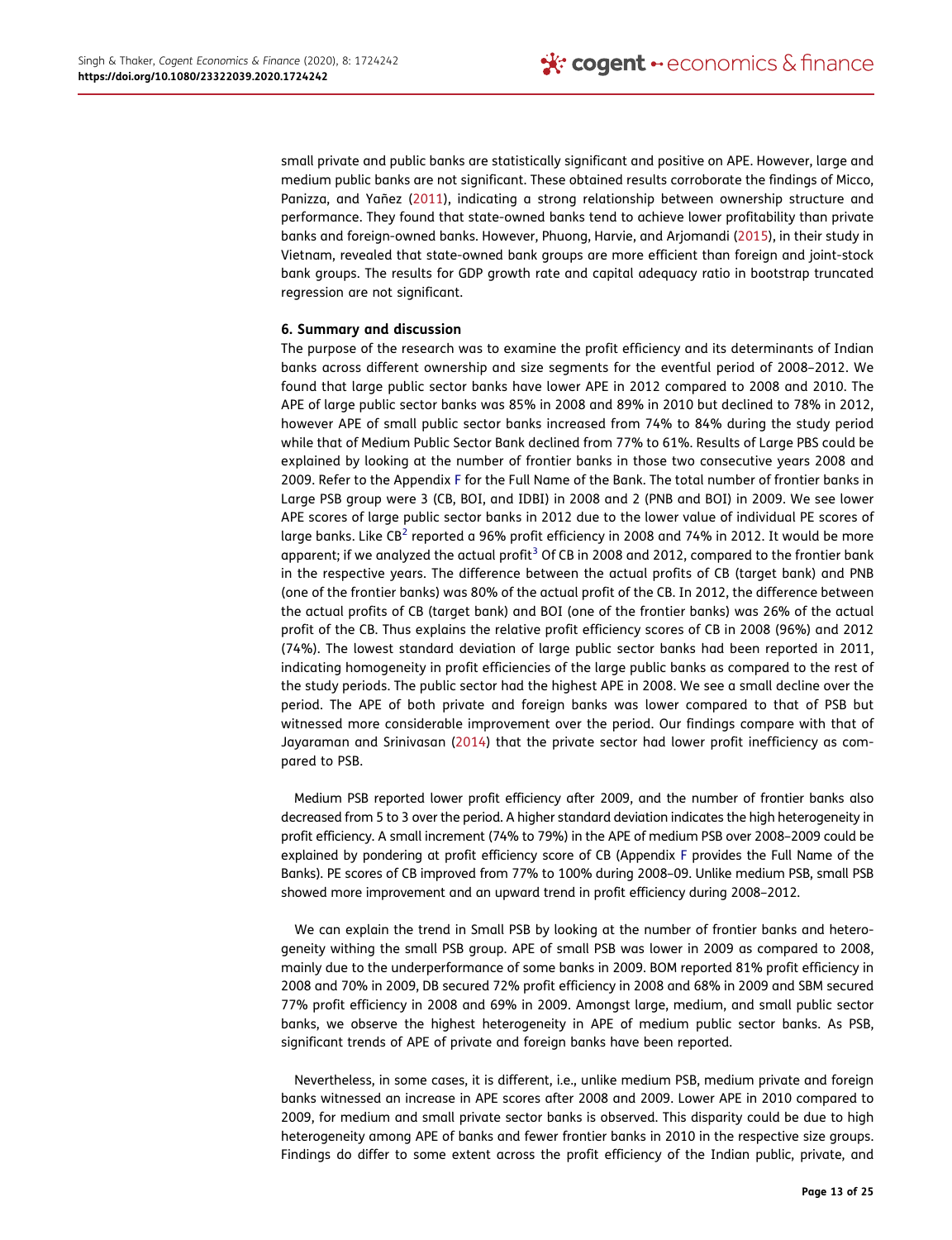foreign bank groups. Large public sector banks were more profit efficient as compared to small and medium banks indicating the benefits of scale economies. Small public sector banks outperformed the medium public sector banks over the study period. Furthermore, medium private banks had reported higher efficiency than large and small private banks before 2009.

Contrary to this, large foreign banks had reported higher profit efficiency compared to medium and small foreign banks. Among all the ownership groups overall, the foreign banks have experienced the most considerable improvement in profit efficiency followed by the private and public sector, understandably due to the focused strategy for profitable business segments. In contrast, the public banks have the social objective, large employee base, and rural branch network to support. While the average profit efficiency of all public sector banks has been higher, we do not see much improvement over the period. Interestingly the market discipline imposed by a listing of public sector banks has seen higher scale efficiency and an improvement over the period as compared to private and foreign banks (Singh & Thaker, 2016). However, social charter and legacy of the public sector have perhaps inhibited the profit efficiency despite being scale efficient.

Moreover, diminishing asset quality of PSB and intense competition for the fee-based and profitable business from agile private and foreign banks have caused a moderate decline in APE for PSB. There are important implications of the study. The banks with low APE can consider ways to improve the management of resources; asset quality and recovery, focus fee-based business, and cost-efficiency. The study also points out the importance of size in bank efficiency, indicating possible mergers and acquisitions in the banking sector as a policy implication. Bank management may consider employing optimal production plans, new technology adoptions, staff and capacity rationalization organically or through M&A as possible strategies. We expect the advent of many more new banks in private and foreign sector banks, consolidations in public sector banks in the future, given the profit opportunities in the Indian banking sector.

Owing to the characteristic of the DEA and a dependent variable, using the conventional regression was not be appropriate. Hence, we used the bootstrap regression to find the factors that affect or explain the APE of banks. Both bootstrap and conventional Tobit results indicate that APE is significantly influenced by the size of the operation, equity-to-asset ratio, the return of assets, Herfindahl Hirschman Index, number of branches, and ownership-nature of the banks. However, the GDP growth rate and capital, but the bank-specific factors influence the APE of the Indian banking sector during 2008–12 (Huang, Chen, & Yin, 2014). It might also be due to shock copping regulatory framework of Reserve Bank of India. The policy focus on other income, asset quality, and competition, rationalization of size, branches, employee strength and consolidation are recommended.

## 7. Conclusions

This study advances banking efficiency literature in several ways. We estimate a more plausible measure of efficiency, i.e., Profit Efficiency at VRS using DEA. Secondly, covering an eventful and exciting period, Thirdly, segment-wise analysis forming ownership and size segment groups wise analysis, using contemporary variables for input and output for the first stage and, fourthly considering the characteristics of dependent variable this study employed a superior and robust truncated bootstrap method for the second stage to identify the determinants. Our study also has important policy implications for regulators and managers for consolidation, focus on fee-based income, better management of asset quality, employee strength and size.

However, the study is not free from limitations. DEA indicates how well a DMU is performing compared to other DMUs and not compared to a theoretical maximum. In DEA, a separate linear program is generated for each DMU during efficiency estimation. Thus, computationally intensive problems are the focus of ongoing research and point out future areas of inquiry.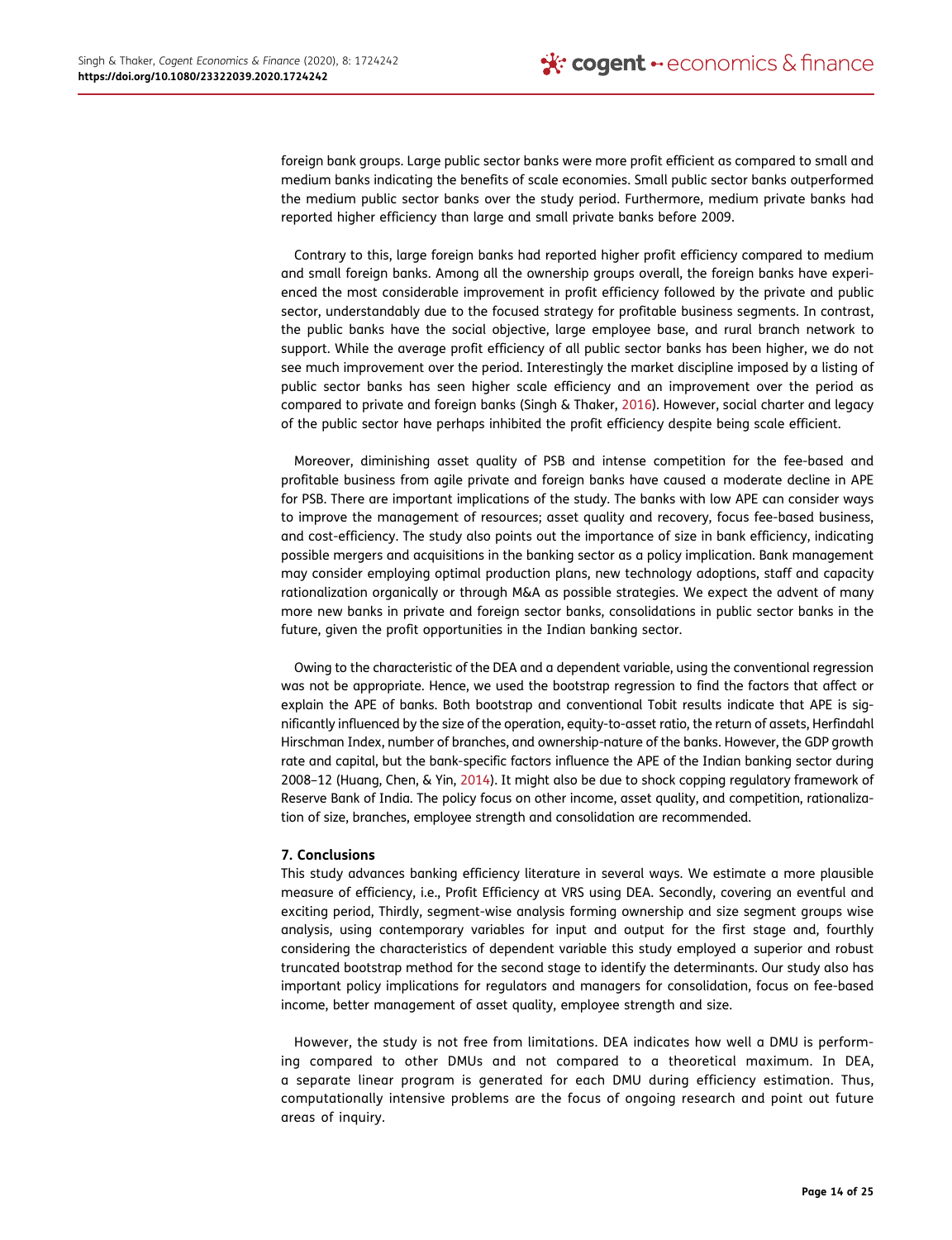#### **Acknowledgements**

The assistance provided by Arihant Jain at IIM Indore, Anirban Nandya and Shiladitya Dey at IIT Kharagpur in the revision of the paper is gratefully acknowledged

#### Funding

The authors received no direct funding for this research.

#### Author details

Piyush Kumar Singh<sup>1</sup> E-mail: psingh@iitkgp.ac.in Keyur Thaker<sup>1</sup> E-mail: keyur.thaker@gmail.com E-mail: keyurt@iimidr.ac.in <sup>1</sup> Rural Development Centre, IIT, Kharagpur, India.

#### Correction

This article has been republished with minor changes. These changes do not impact the academic content of the article.

#### Citation information

Cite this article as: Profit efficiency and determinants of Indian banks; A truncated bootstrap and data envelopment analysis, Piyush Kumar Singh & Keyur Thaker, Cogent Economics & Finance (2020), 8: 1724242.

#### Notes

- 1. We did not include State bank of India (SBI), the largest public sector bank of India in this segment because of its larger size, almost 3x compared to the second-largest bank in the country, which drives the results in one direction. We removed SBI from the sample of profit efficiency after conducting the comparative analysis.
- 2. Despite having 96% profit efficiency score, CB was one of the frontier banks in 2008 because it falls infeasible region, as the frontier is a concept of the feasible region rather than a single line (Ray, 2004).
- 3. As per our DEA formulation, we calculated actual profit by employing various cost and revenue side variables.

#### References

- Abba, G., Okwa, E., Soje, B., & Alkpitanyl, L. N. (2018). Determinants of capital adequacy ratio of deposit money banks in Nigeria. *Journal of Accounting and Marketing*, *7*, 2. doi:10.4172/2168-9601.1000271
- Aigner, D., Lovell, C. K., & Schmidt, P. (1977). Formulation and estimation of stochastic frontier production function models. *Journal of Econometrics*, *6*(1), 21–37. doi:10.1016/0304-4076(77)90052-5
- Aigner, D. J., & Chu, S. F. (1968). On estimating the industry production function. *The American Economic Review*, *58*(4), 826–839.
- Akhavein, J. D., Berger, A., & Humphery, D. (1997). The effect of megamergers on efficiency and prices: Evidence from a bank profit function. *Review of Industrial Organization*, *12*(1), 95–139. doi:10.1023/A:100776092
- Akhigbe, A., & Mcnulty, J. E. (2003). The profit efficiency of small US commercial banks. *Journal of Banking and Finance*, *27*(2), 307–325. doi:10.1016/S0378-4266(01) 00250-3
- Akhigbe, A., & Mcnulty, J. E. (2011). Bank monitoring, profit efficiency, and the commercial lending business model. *Journal of Economics and Business*, *63* (6), 531–551. doi:10.1016/j.jeconbus.2011.07.001
- Akhigbe, A., & Stevenson, B. A. (2010). Profit efficiency in US BHCs: Effects of increasing non-traditional revenue sources. *The Quarterly Review of Economics and Finance*, *50*(2), 132–140. doi:10.1016/j. qref.2009.11.003
- Alexander, W. R. J., Haug, A. A., & Jaforullah, M. (2010). A two-stage double-bootstrap data envelopment analysis of efficiency differences between New Zealand secondary schools. *Journal of Productivity Analysis*, *34*(2), 99–110. doi:10.1007/s11123-010-0173-3
- Aly, H. Y., Grabowski, R., Pasurka, C., & Rangan, N. (1990). Technical, scale, and allocative efficiencies in US banking: An empirical investigation. *The Review of Economics and Statistics*, *72*(2), 211–218. doi:10.2307/2109710
- Ariff, M., & Can, L. (2008). Cost and profit efficiency of Chinese banks: A non-parametric analysis. *China Economic Review*, *19*(2), 260–273. doi:10.1016/j. chieco.2007.04.001
- Balcombe, K., Fraser, I., Latruffe, L., Rahman, M., & Smith, L. (2008). An application of the DEA double bootstrap to examine sources of efficiency in Bangladesh rice farming. *Applied Economics*, *40* (15), 1919–1925. doi:10.1080/ 00036840600905282
- Barros, C. P., & Assaf, A. (2009). Bootstrapped efficiency measures of oil blocks in Angola. *Energy Policy*, *37* (10), 4098–4103. doi:10.1016/j.enpol.2009.05.007
- Begum, I. A., Alam, M. J., Buysse, J., Frija, A., & van Huylenbroeck, G. (2012). Contract farmer and poultry farm efficiency in Bangladesh: A data envelopment analysis. *Applied Economics*, *44*(28), 3737–3747. doi:10.1080/00036846.2011.581216
- Berger, A. N. (1992). Measurement and efficiency issues in commercial banking. In D. B. Humphrey (Ed, *Output measurement in the service sectors* (245–300). Chicago: University of Chicago Press.
- Berger, A. N., Hancock, D., & Humphrey, D. B. (1993a). Bank efficiency derived from the profit function. *Journal of Banking and Finance*, *17*(2–3), 317–347. doi:10.1016/0378-4266(93)90035-C
- Berger, A. N., Hanweck, G. A., & Humphrey, D. B. (1987). Competitive viability in banking: Scale, scope, and product mix economies. *Journal of Monetary Economics*, *20* (3), 501–520. doi:10.1016/0304-3932(87)90039-0
- Berger, A. N., & Humphery, D. B. (1997). The efficiency of financial institutions: International survey and directions for future research. *European Journal of Operational Research*, *98*(2), 175–212. doi:10.1016/ S0377-2217(96)00342-6
- Berger, A. N., Hunter, W. C., & Timme, S. G. (1993b). Efficiency of financial institutions: A review and preview of research past, present, and future. *Journal of Banking and Finance*, *17*(2–3), 221–249. doi:10.1016/ 0378-4266(93)90030-H
- Berger, A. N., & Mester, L. J. (1997). Inside the black box: What explains differences in the efficiencies of financial institutions? *Journal of Banking and Finance*, *21*(7), 895–947. doi:10.1016/S0378-4266(97)00010-1
- Bhattacharyya, A., Lovell, C. K., & Sahay, P. (1997). The impact of liberalization on the productive efficiency of Indian commercial banks. *European Journal of Operational Research*, *98*(2), 332–345. doi:10.1016/ S0377-2217(96)00351-7
- Biresh K. Sahoo, Kaoru Tone (2009). Decomposing capacity utilization in data envelopment analysis: An application to banks in India. European Journal of Operational Research, *195*(2), 575–594, ISSN 0377– 2217. doi:10.1016/j.ejor.2008.02.017
- Bos, J. W., & Kool, C. J. (2006). Bank efficiency: The role of bank strategy and local market conditions. *Journal of Banking and Finance*, *30*(7), 1953–1974. doi:10.1016/ j.jbankfin.2005.07.008
- BS Bodla, RV Bajaj, (2010). An Analysis of the Efficiency of Private Sector Banks in India, - *The IUP Journal of Bank Management*, *9*(1/2), IUP, Hydrabad, India.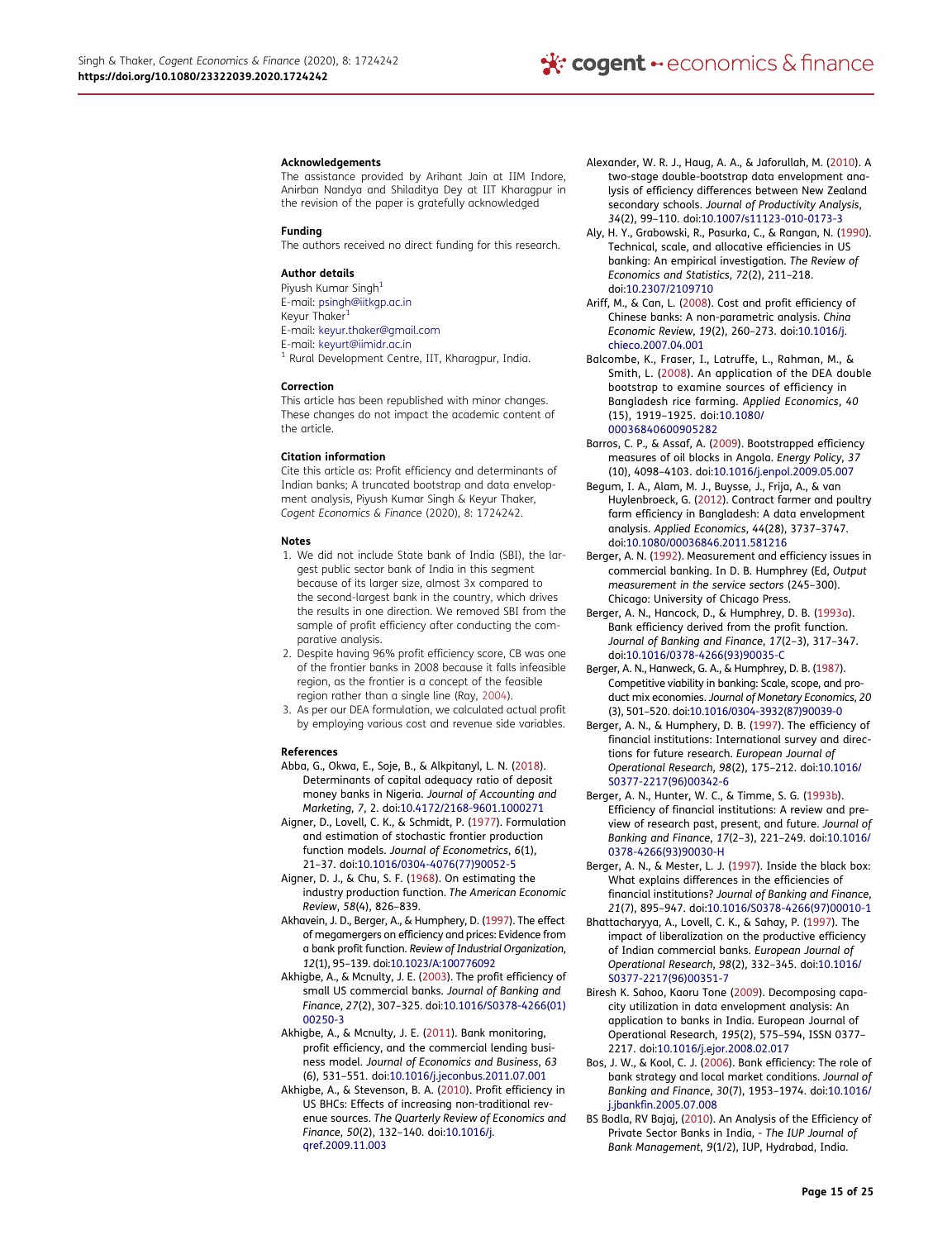- Carbo, S., Gardener, E. P. M., & Williams, J. (1999, September 2–3). Efficiency and technical change in the European savings bank sector. *Paper presented at the Annual Seminar of the European Association of University Teachers of Banking and Finance*, Lisbon. doi:10.1046/j.1469-1809.1999.6320101.x
- Casu, B., & Molyneux, P. (2003). A comparative study of efficiency in European banking. *Applied Economics*, *35*(17), 1865–1876. doi:10.1080/ 0003684032000158109
- Chaabouni, S. (2018). China's regional tourism efficiency: A two-stage double bootstrap data envelopment analysis. *Journal of Destination Marketing and Management*. doi:10.1016/j.jdmm.2017.09.002
- Chakrabarti, R., Chawla, G., Rakshit, M., & Bose, S., (2008) "Bank efficiency in India since the reforms: An assessment", *Dynamics of Indian Baking*: Views and Vistas, Xiaogang: Atlantic publisher, 39-60.
- Charnes, A., Cooper, W. W., & Rhodes, E. (1979). Measuring the efficiency of decision-making units. *European Journal of Operational Research*, *2*(6), 429–444. doi:10.1016/0377-2217(78)90138-8
- Chortareas, G. E., Girardone, C., & Ventouri, A. (2012). Bank supervision, regulation, and efficiency: Evidence from the European Union. *Journal of Financial Stability*, *8*(4), 292–302. doi:10.1016/J. JFS.2011.12.001
- Chu, S. F., & Lim, G. H. (1998). Share performance and profit efficiency of banks in an oligopolistic market: Evidence from Singapore. *Journal of Multinational Financial Management*, *8*(2–3), 155–168. doi:10.1016/ S1042-444X(98)00025-5
- Coelli, T., Rahman, S., & Thirtle, C. (2005). Technical, allocative, cost, and scale efficiencies in Bangladesh rice cultivation: A non-parametric approach. *Journal of Agricultural Economics*, *53*(3), 607–626. doi:10.1111/ j.1477-9552.2002.tb00040.x
- Cooper, W. W., Seiford, L. M., & Tone, K. (2006). *Introduction to data envelopment analysis and its uses: With DEA-solver software and references*. Boston: Springer Science.
- Cristian Nedelea, I., Fannin, J. M., & Barnes, J. N. (2010, July 25–27). Analyzing differences in rural hospital efficiency: A data envelopment analysis approach. *Paper presented at AAEA, CAES, and WAEA Joint Annual Meeting*, Denver, CO.
- Das, A.(2000) efficiency of public sector banks: an application of data envelopment analysis model, 2000, Prajanan: Journal of Social and management Sciences,*28*1, 119–131
- Das, A., Nag, A., & Ray, S. C. (2005). Liberalization, ownership, and efficiency in Indian banking: A nonparametric analysis. *Economic and Political Weekly*, *40*(12), 1190–1197.
- Debashish, S. S. (2006). Efficiency performance in indian banking – use of data envelopment analysis. *Global Business Review*, *7*(2), 325–333.
- Deyoung, R., & Hasan, I. (1998). The performance of de novo commercial banks: A profit efficiency approach. *Journal of Banking and Finance*, *22*(5), 565–587. doi:10.1016/S0378-4266(98)00025-9
- Dhungana, B. R., Nuthall, P. L., & Nartea, G. V. (2004). Measuring the economic inefficiency of Nepalese rice farms using data envelopment analysis. *Australian Journal of Agricultural and Resource Economics*, *48* (2), 347–369. doi:10.1111/j.1467-8489.2004.00243.x
- Diewert, W. E. (1973). Functional forms for-profit and transformation functions. *Journal of Economic Theory*, *6*(3), 284–316. doi:10.1016/0022-0531(73)90051-3
- Efron, B. (1979). Bootstrap methods: Another look at the Jackknife. *The Annals of Statistics*, *7*(1), 1–26. doi:10.1214/aos/1176344552
- English, M., Grosskopf, S., Hayes, K., & Yaisawarng, S. (1993). Output allocative and technical efficiency of banks. *Journal of Banking and Finance*, *17*(2–3), 349–366. doi:10.1016/0378-4266(93)90036-D
- Førsund, F. R., Lovell, C. K., & Schmidt, P. (1980). A survey of frontier production functions and their relationship to efficiency measurement. *Journal of Econometrics*, *13*(1), 5–25. doi:10.1016/0304-4076(80)90040-8
- Fries, S., & Taci, A. (2005). Cost efficiency of banks in transition: Evidence from 289 banks in 15 post-communist countries. *Journal of Banking and Finance*, *29*(1), 55–81. doi:10.1016/j. jbankfin.2004.06.016
- Galanopoulos, K., Aggelopoulos, S., Kamenidou, I., & Mattas, K. (2006). Assessing the effects of managerial and production practices on the efficiency of commercial pig farming. *Agricultural Systems*, *88* (2–3), 125–141. doi:10.1016/j.agsy.2005.03.002
- Gilbert, R. A. (1984). Bank market structure and competition: A survey. *Journal of Money, Credit and Banking*, *16*(4), 617–645. doi:10.2307/1992096
- Grabowski, R., Rangan, N., & Rezvanian, R. (1994). The effect of deregulation on the efficiency of US banking firms. *Journal of Economics and Business*, *46*(1), 39–54. doi:10.1016/0148-6195(94)90020-5
- Huang, J., Chen, J., & Yin, Z. (2014). A network DEA model with super efficiency and undesirable outputs: An application to bank efficiency in China. *Mathematical Problems in Engineering*, *2014*(Apr), 1–14. doi:10.1155/2014/793192
- Idris, N. D. M., Siwar, C., & Talib, B. (2013). Determinants of technical efficiency on pineapple farming. *American Journal of Applied Sciences*, *10*(4), 426–432. doi:10.3844/ajassp.2013.426.432
- Isik, I. (2008). Productivity, technology, and efficiency of de novo banks: A counter-evidence from Turkey. *Journal of Multinational Financial Management*, *18*(5), 427–442. doi:10.1016/j.mulfin.2007.11.004
- Jayaraman, A. R., & Srinivasan, M. R. (2014). Analyzing the profit efficiency of banks in India with undesirable output – Nerlovian profit indicator approach. *IIMB Management Review*, *26*(4), 222–233. doi:10.1016/j. iimb.2014.09.003
- Khan, I. U., Ali, S., & Khan, H. N. (2018). Market concentration, risk-taking, and efficiency of commercial banks in Pakistan : An application of the two-stage double bootstrap DEA. *Business and Economic Review*, *10*(2), 65–96. doi:10.22547/BER/10.2.4
- Khoshroo, A., Mulwa, R., Emrouznejad, A., & Arabi, B. (2013). A non-parametric data envelopment analysis approach for improving the energy efficiency of grape production. *Energy*, *63*(Dec), 189–194. doi:10.1016/j.energy.2013.09.021
- Klaassen, P., & van Eeghen, I. (2014, January). Analyzing bank performance: Linking ROE, ROA, and ROROC. Available at SSRN. doi:10.2139/ssrn.2389443 .
- Kosak, M., & Cok, M. (2008). Ownership structure and profitability of the banking sector: Evidence from the SEE-6 region. *Journal of Economics and Business*, *26* (1), 93–122. Retrieved from https://ssrn.com/ abstract=2268462
- Kounetas, K., & Papathanassopoulos, F. (2013). How efficient are Greek hospitals? A case study using a double bootstrap DEA approach. *European Journal of Health Economics*, *14*(6), 979–994. doi:10.1007/ s10198-012-0446-z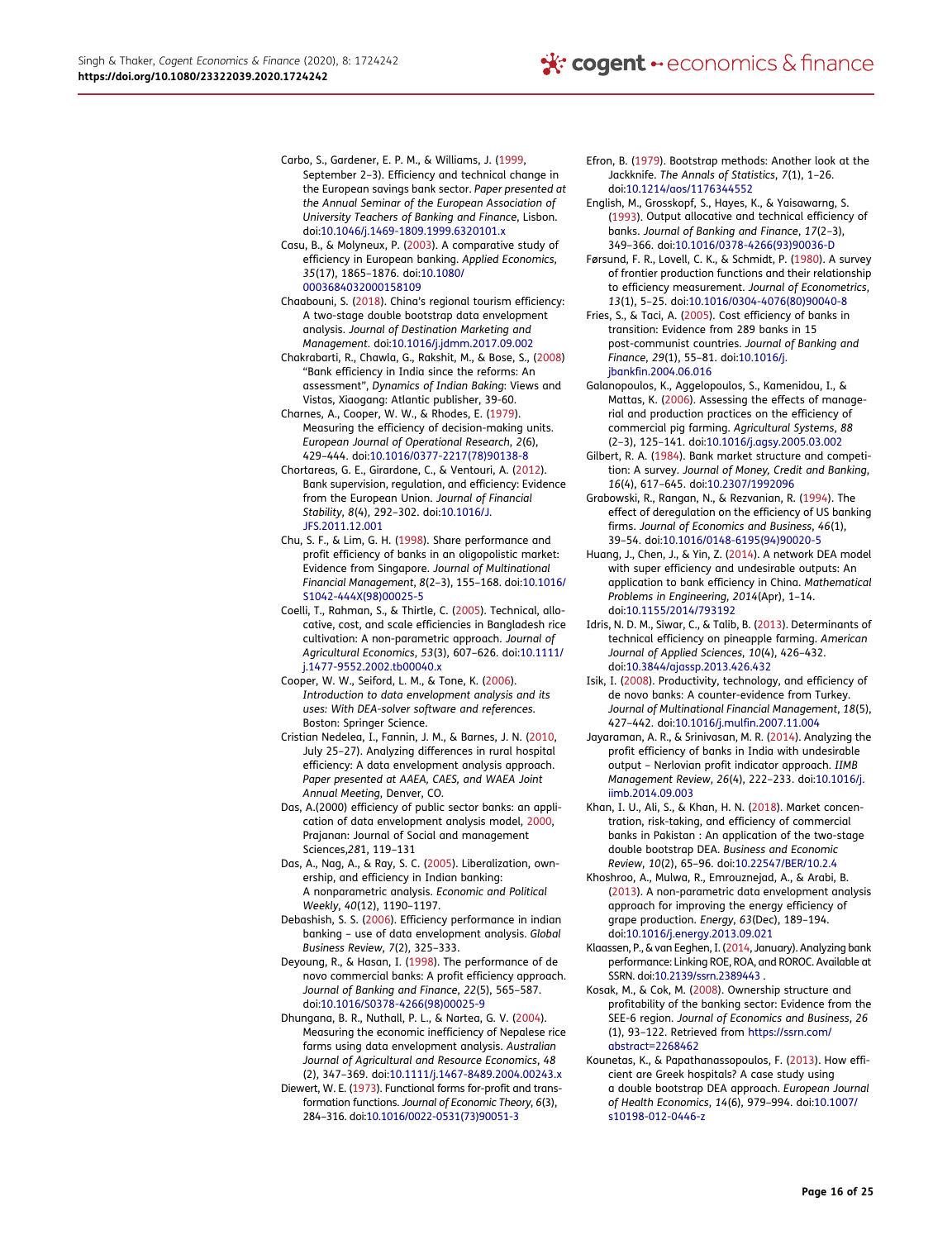- KPMG International. (2017). The India-U.S. dynamic Better together. Retrieved from https://home.kpmg/ in/en/home/insights/2017/11/india-us-dynamicrelationship.html
- Kumbhakar, S. C. (1987). The specification of technical and allocative inefficiency in stochastic production and profit frontiers. *Journal of Econometrics*, *34*(3), 335–348. doi:10.1016/0304-4076(87)90016-9
- Lau, L. J. (1978). Applications of profit functions. In M. Fuss & D. McFadden (Eds.), *Production Economics* (pp. 133–216). Amsterdam: North-Holland.
- Lau, L. J., & Yotopoulos, P. A. (1971). A test for relative efficiency and application to Indian agriculture. *The American Economic Review*, *61*(1), 94–109.
- Lee, B. L., & Worthington, A. C. (2014). Technical efficiency of mainstream airlines and low-cost carriers: New evidence using bootstrap data envelopment analysis truncated regression. *Journal of Air Transport Management*, *38* (Jun), 15–20. doi:10.1016/j.jairtraman.2013.12.013
- Leightner, J. E., & Lovell, C. K. (1998). The impact of financial liberalization on the performance of Thai banks. *Journal of Economics and Business*, *50*(2), 115–131. doi:10.1016/S0148-6195(97)00073-8
- Luo, Y., Tanna, S., & De Vita, G. (2016). Financial openness, risk, and bank efficiency: Cross-country evidence. *Journal of Financial Stability*, *24*(Jun), 132–148. doi:10.1016/j.jfs.2016.05.003
- Maudos, J., & Pastor, J. M. (2003). Cost and profit efficiency in the Spanish banking sector (1985–96): A nonparametric approach. *Applied Financial Economics*, *13* (1), 1–12. doi:10.1080/09603100110086087
- Micco, A., Panizza, U., & Yañez, M. (2011). Bank ownership and performance. *SSRN. IDB Working Paper no. 429*. doi:10.2139/ssrn.1818718
- Miller, S. M., & Noulas, A. G. (1996). The technical efficiency of large bank production. *Journal of Banking and Finance*, *20*(3), 495–509. doi:10.1016/0378-4266(95)00017-8
- Mohan, T. T., & Ray, S. C., (2004). Productivity growth and efficiency in Indian banking: A comparison of public, private, and foreign banks. *Economics Working Papers*. 200427. Retrieved from https://opencom mons.uconn.edu/econ\_wpapers/200427
- Mullineaux, D. J. (1978). Economies of scale and organizational efficiency in banking: A profit-function approach. *The Journal of Finance*, *33*(1), 259–280. doi:10.1111/j.1540-6261.1978.tb03403.x
- Olson, D., & Zoubi, T. A. (2011). Efficiency and bank profitability in MENA Countries. *Emerging Market Review*, *12*(2), 94–110. doi:10.1016/j.ememar.2011.02.003
- Pastor, J., Perez, F., & Quesada, J. (1997). Efficiency analysis in banking firms: An international comparison. *European Journal of Operational Research*, *98*(2), 395–407. doi:10.1016/S0377-2217(96)00355-4
- Phuong, L. T., Harvie, C., & Arjomandi, A. (2015, May 25–27). Does ownership affect bank performance? An analysis of Vietnamese banks in the post - WTO entry period. *Paper presented at the 4th global business and finance research conference*, Melbourne.
- Rangan, N., Grabowski, R., Aly, H. Y., & Pasurka, C. (1988). The technical efficiency of US banks. *Economics Letters*, *28*(2), 169–175. doi:10.1016/0165-1765(88)90109-7
- Ray, S. (2007). Are some indian banks too large? an examination of size efficiency in indian banking. *Journal Of Productivity Analysis*, *27,* 41-56 .
- Ray, S. C. (2004). *Data envelopment analysis: Theory and techniques for economics and operations research*. Cambridge: Cambridge university press.
- Ray, S. C., & Das, A. (2010). Distribution of cost and profit efficiency: Evidence from Indian banking. *European*

*Journal of Operational Research*, *201*(1), 297–307. doi:10.1016/j.ejor.2009.02.030

- Rhoades, S. A., & Rutz, R. D. (1982). Market power and firm risk: A test of the 'quiet life' hypothesis. *Journal of Monetary Economics*, *9*(1), 73–85. doi:10.1016/0304- 3932(82)90051-4
- Saha, A., & Ravisankar, T. (2000). Rating of Indian commercial banks: A DEA approach. *European Journal of Operational Research*, *124*(1), 187–203. doi:10.1016/ S0377-2217(99)00167-8
- Sathye, M. (2003). Efficiency of banks in a developing economy: The case of India. *European Journal of Operational Research*, *148*(3), 662–671. doi:10.1016/ S0377-2217(02)00471-X
- Sealey, C. W., & Lindley, J. T. (1977). Inputs, outputs, and a theory of production and cost at depository financial institutions. *The Journal of Finance*, *32*(4), 1251–1266. doi:10.1111/j.1540-6261.1977.tb03324.x
- Seiford, L. M. (1996). Data envelopment analysis: The evolution of the state of the art (1978–1995). *The Journal of Productivity Analysis*, *7*(2–3), 99–137. doi:10.1007/BF00157037
- Sherman, D. (2006). Data envelopment analysis explained. In J. Zhu (Ed.), *In-service productivity management: improving service performance using data envelopment analysis (DEA)* (pp. 49–89). Boston: Springer Science.
- Sherman, H. D., & Gold, F. (1985). Bank branch operating efficiency: Evaluation with data envelopment analysis. *Journal of Banking and Finance*, *9*(2), 297–315. doi:10.1016/0378-4266(85)90025-1
- Simar, L., Lovell, C. A. K., & Vanden Eeckaut, P. 1994. Stochastic frontiers incorporating exogenous influences on efficiency. *Discussion Papers* 9403. Institut de Statistique, Universite Catholique de Louvain. doi:10.1124/mol.114.095356
- Simar, L., & Wilson, P. W. (2007). Estimation and inference in two-stage, semi-parametric models of production processes. *Journal of Econometrics*, *136*(1), 31–64. doi:10.1016/j.jeconom.2005.07.009
- Singh, P. K., & Thaker, K. (2016). Dynamics of scale efficiency of Indian banks: A deterministic frontier approach. *Journal of Developing Area*, *50*(3), 337–457. doi:10.1353/jda.2016.0113
- Sufian, F., & Habibullah, M. H. (2009). Determinants of banks profitability in a developing economy: Empirical evidence from Bangladesh. *Journal of Business Economics and Management*, *10*(3), 207–217. doi:10.3846/1611-1699.2009.10.207-217
- Sunil, Kumar. (2008). . An Examination Of Technical, Pure Technical, and Scale Efficiencies in Indian Public Sector Banks Using Data Envelopment Analysis. *Eurasian Journal Of Business and Economics*, *1*(2), 33–69.
- Tan, Y., & Floros, C. (2012). Bank profitability and inflation: The case of China. *Journal of Economic Studies*, *39*(6), 675–696. doi:10.1108/01443581211274610
- Xue, M., & Harker, P. T. 1999. *Overcoming the inherent dependency of DEA efficiency scores: A bootstrap approach* (Unpublished Working Paper). Wharton Financial Institutions Center, University of Pennsylvania. Retreived from https://pdfs.seman ticscholar.org/91b2/70b12f4eb72286e632d2 b2212a2870589f4f.pdf
- Zardkoohi, A., & Kolari, J. (1994). Branch office economies of scale and scope: Evidence from saving banks in Finland.". *Journal of Banking and Finance*, *18*(3), 421–432. doi:10.1016/0378-4266(94)90 001-9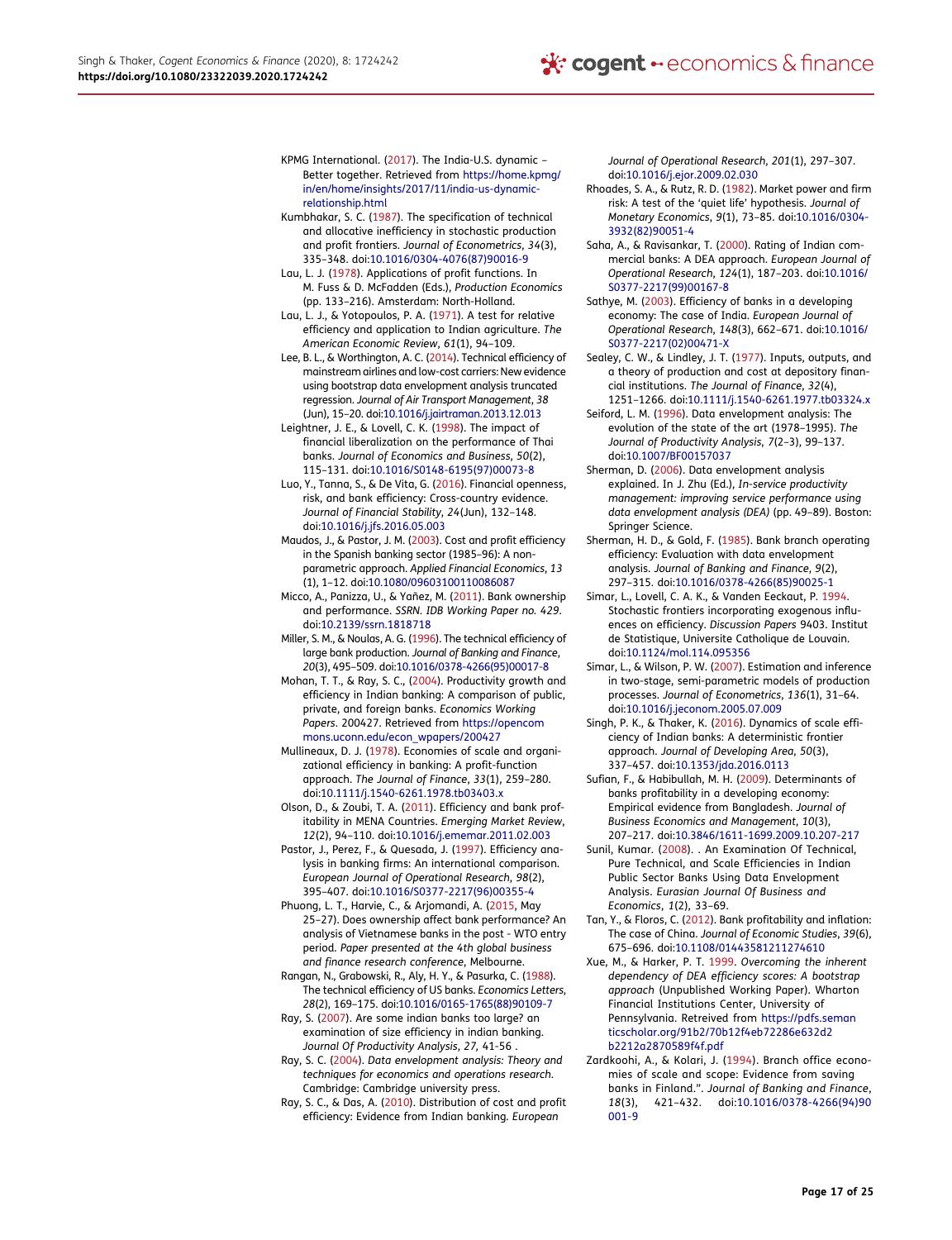| <b>Public Sector</b><br>Bank  | 2012   | 2011   | 2010   | 2009   | 2008   | <b>Trend X</b>        |
|-------------------------------|--------|--------|--------|--------|--------|-----------------------|
| <b>Interest Earned</b>        | 4,708  | 3,555  | 2,940  | 2,620  | 2,030  | 2.32                  |
| Other Income                  | 490    | 466    | 476    | 417    | 329    | 1.49                  |
| <b>Total Income</b>           | 5,218  | 4,041  | 3,436  | 3,058  | 2,379  | 2.19                  |
| Interest expended             | 3,186  | 2,242  | 2,030  | 1,845  | 1,410  | 2.26                  |
| Employee Expenses             | 560    | 536    | 401    | 336    | 276    | 2.03                  |
| Other Expenses <sup>1</sup>   | 598    | 434    | 291    | 242    | 201    | 2.98                  |
| <b>Total Expenses</b>         | 4,542  | 3,387  | 2,877  | 2,556  | 1,999  | 2.27                  |
| Reported Net Profit           | 482    | 437    | 381    | 334    | 255    | 1.89                  |
| Shareholder's<br><b>Funds</b> | 3,484  | 2,823  | 2,342  | 2,030  | 1,692  | 2.06                  |
| Deposits                      | 48,772 | 42,604 | 35,611 | 29,950 | 23,429 | 2.08                  |
| Borrowings                    | 4,494  | 3,874  | 3,049  | 2,497  | 1,451  | 3.10                  |
| Investments                   | 14,776 | 13,101 | 11,788 | 9,773  | 7,645  | 1.93                  |
| Advances                      | 37,704 | 32,145 | 26,012 | 21,713 | 17,136 | 2.20                  |
| <b>Total Assets</b>           | 58,875 | 51,602 | 42,866 | 36,265 | 28,858 | 2.04                  |
| <b>ROE</b>                    | 13.84% | 15.48% | 16.27% | 16.43% | 15.09% | 15.42%^               |
| <b>ROA</b>                    | 0.82%  | 0.85%  | 0.89%  | 0.92%  | 0.88%  | $0.87\%$ <sup>^</sup> |
| <b>Private Banks</b>          |        |        |        |        |        |                       |
| Interest Earned               | 1,226  | 879    | 742    | 767    | 622    | 1.97                  |
| Other Income                  | 237    | 196    | 190    | 179    | 156    | 1.52                  |
| <b>Total Income</b>           | 1,463  | 1,075  | 932    | 946    | 778    | 1.88                  |
| Interest expended             | 789    | 518    | 455    | 512    | 425    | 1.86                  |
| Employee<br>Expenses          | 131    | 107    | 80     | 74     | 59     | 2.23                  |
| Other Expenses <sup>1</sup>   | 138    | 123    | 143    | 141    | 118    | 1.18                  |
| <b>Total Expenses</b>         | 1,163  | 839    | 756    | 801    | 663    | 1.75                  |
| Reported Net Profit           | 211    | 165    | 122    | 99     | 86     | 2.46                  |
| Shareholder's<br><b>Funds</b> | 1,486  | 1,300  | 1,117  | 925    | 831    | 1.79                  |
| Deposits                      | 10,549 | 9,020  | 7,230  | 6,447  | 5,750  | 1.83                  |
| Borrowings                    | 2,504  | 1,804  | 1,444  | 1,334  | 848    | 2.95                  |
| Investments                   | 4,824  | 3,838  | 3,162  | 2,722  | 2,469  | 1.95                  |
| Advances                      | 8,812  | 7,288  | 5,683  | 5,182  | 4,513  | 1.95                  |
| <b>Total Assets</b>           | 15,502 | 12,797 | 10,331 | 9,204  | 8,225  | 1.88                  |
| <b>ROE</b>                    | 14.17% | 12.66% | 10.94% | 10.72% | 10.31% | 11.76%^               |
| <b>ROA</b>                    | 1.36%  | 1.29%  | 1.18%  | 1.08%  | 1.04%  | 1.19%^                |
| <b>Foreign Banks</b>          |        |        |        |        |        |                       |
| <b>Interest Earned</b>        | 365    | 290    | 268    | 307    | 249    | 1.47                  |

# Appendix A. Key Financials of Indian Banks (in Billion Rs.)

(Continued)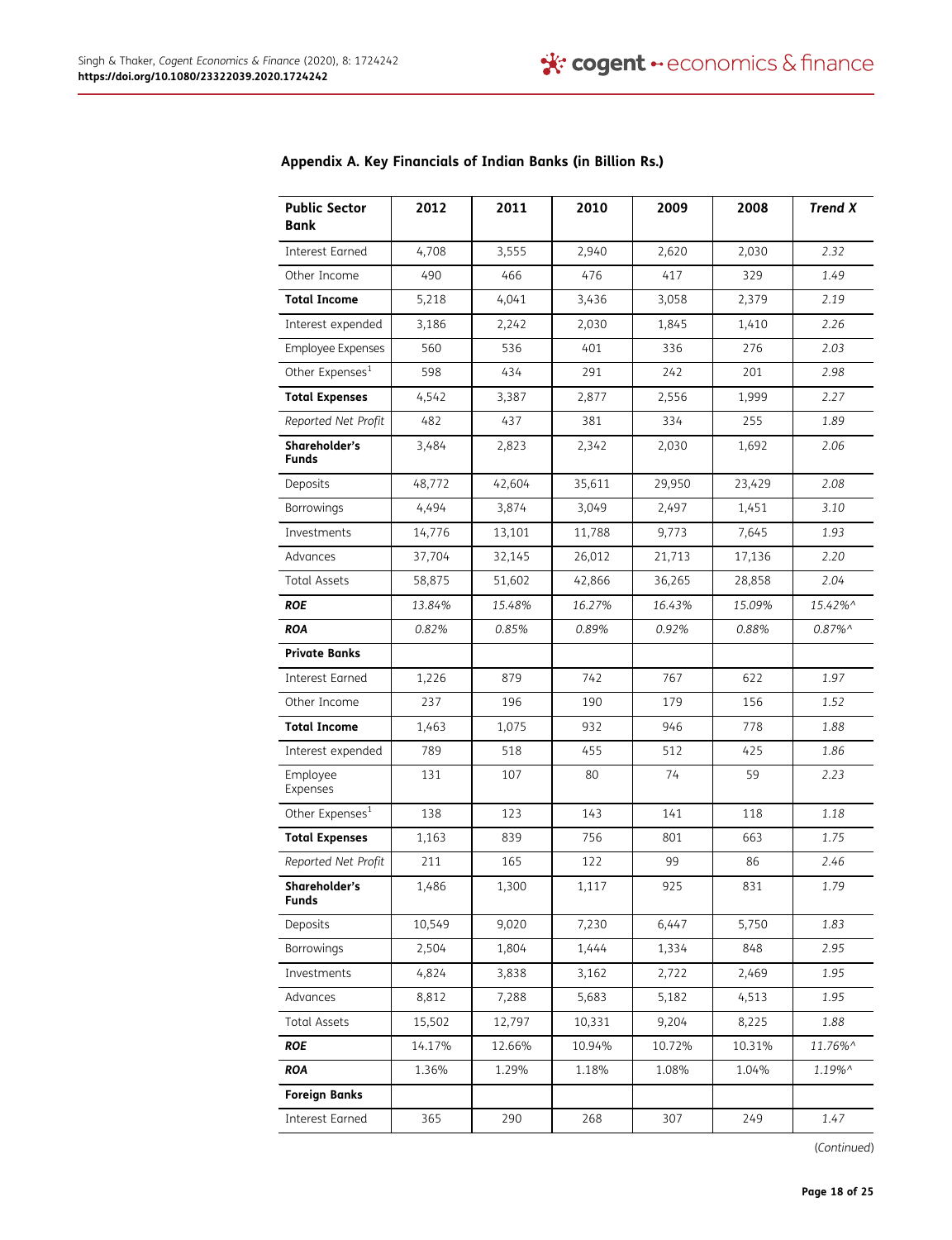| <b>Public Sector</b><br><b>Bank</b> | 2012   | 2011  | 2010  | 2009   | 2008   | <b>Trend X</b>                         |
|-------------------------------------|--------|-------|-------|--------|--------|----------------------------------------|
| Other Income                        | 110    | 111   | 100   | 150    | 114    | 0.96                                   |
| <b>Total Income</b>                 | 475    | 401   | 368   | 457    | 363    | 1.31                                   |
| Interest expended                   | 154    | 109   | 92    | 131    | 110    | 1.40                                   |
| Employee<br>Expenses                | 59     | 55    | 48    | 49     | 43     | 1.37                                   |
| Other Expenses <sup>1</sup>         | 57     | 63    | 107   | 101    | 57     | 1.00                                   |
| <b>Total Expenses</b>               | 313    | 268   | 285   | 322    | 246    | 1.27                                   |
| Reported Net Profit                 | 95     | 77    | 47    | 75     | 66     | 1.43                                   |
| Shareholder's<br><b>Funds</b>       | 926    | 816   | 687   | 588    | 495    | 1.87                                   |
| Deposits                            | 2,823  | 2,457 | 2,364 | 2,174  | 1,969  | 1.43                                   |
| Borrowings                          | 1,212  | 934   | 687   | 767    | 586    | 2.07                                   |
| <b>Investments</b>                  | 2,026  | 1,673 | 1,612 | 1,312  | 1,009  | 2.01                                   |
| Advances                            | 2,340  | 1,990 | 1,661 | 1,665  | 1,649  | 1.42                                   |
| <b>Total Assets</b>                 | 5,936  | 4,975 | 4,399 | 4,468  | 3,708  | 1.60                                   |
| <b>ROE</b>                          | 10.22% | 9.46% | 6.77% | 12.75% | 13.40% | $10.5\%$ <sup><math>\land</math></sup> |
| <b>ROA</b>                          | 1.59%  | 1.55% | 1.06% | 1.68%  | 1.79%  | $1.53\%$ ^                             |

<sup>1</sup>Other expenses included provisions and contingencies, ^ Average

# Appendix B. Profit efficiency variables

| <b>Input Variables</b>                                | <b>Output Variables</b>                                   |
|-------------------------------------------------------|-----------------------------------------------------------|
| 1. Fund $(x_1)$                                       | 1. Investments $(y_1)$                                    |
| A. Deposits                                           | A. Government securities and other approved<br>securities |
| a. Demand Deposits                                    | <b>B.</b> Equity Shares                                   |
| b. Saving Deposits                                    | C. Debenture and bonds/Preferred shares                   |
| c. Term Deposits                                      | D. Subsidiaries                                           |
| B. Borrowing                                          | E. Other Investments                                      |
| a. RBI/Interbank                                      | 2. Earning Advances [NPA adjusted advances $(y_2)$ ]      |
| b. Outside India                                      | 3. Other Income                                           |
| 2. Number of Employee $(x_2)$                         | <b>Output Prices</b>                                      |
| 3. Fixed Assets $(x_3)$                               | 1. Price of Investment $(q_1)$                            |
| <b>Input Prices</b>                                   | 2. Price of advances $(q_2)$                              |
| 1. Price of funds $(p_1)$ :                           |                                                           |
| 2. Price of the labour $(p_2)$                        |                                                           |
| 3. Price of the Fixed Assets + Depreciation ( $p_3$ ) |                                                           |
| Source: Ray and Das (2010)                            |                                                           |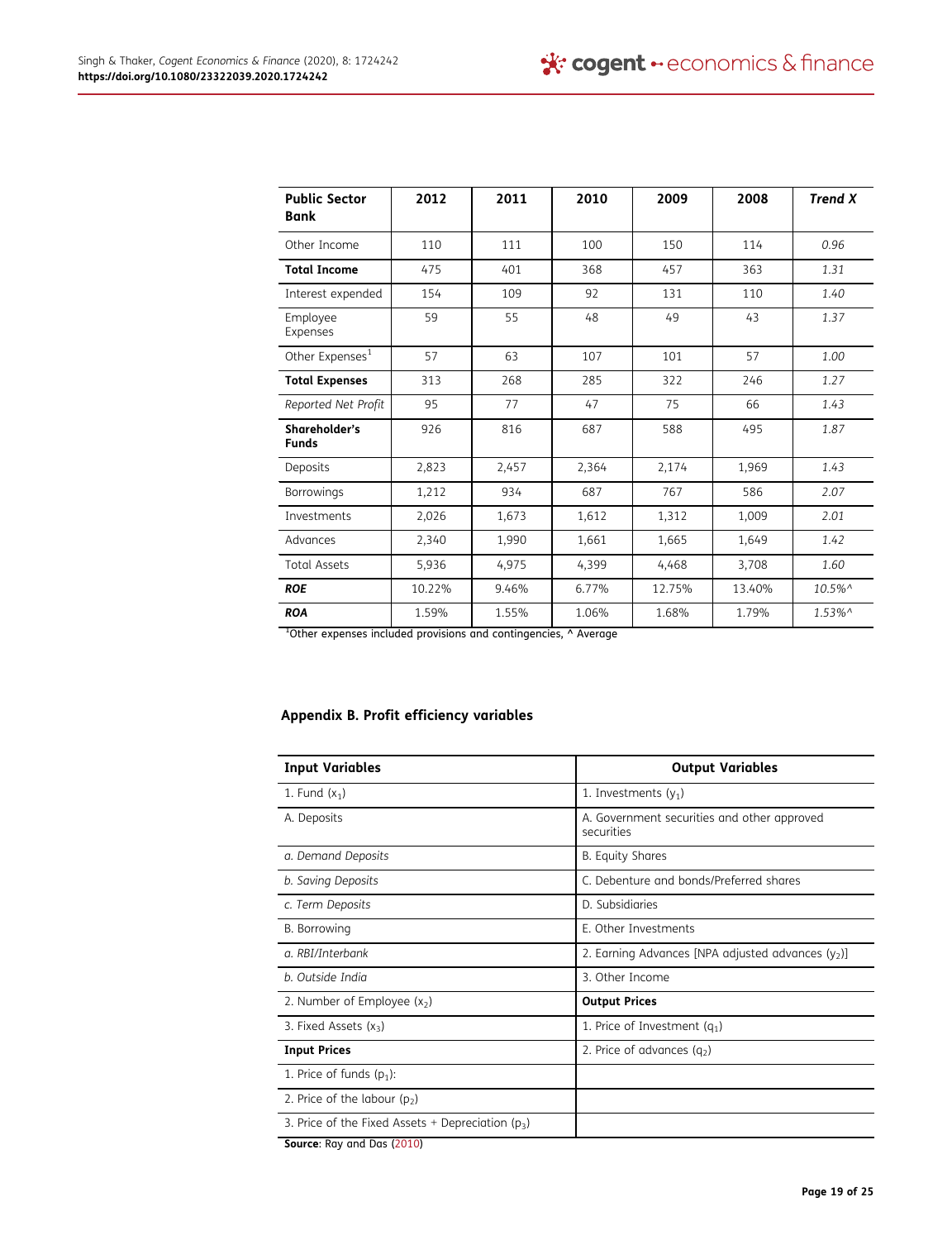| <b>Particulars</b>     | Min.         | Max.       | Mean        | Std. Dev.  |
|------------------------|--------------|------------|-------------|------------|
| SPUS (5 Banks)         |              |            |             |            |
| APE                    | .74          | .84        | .7980       | .04491     |
| SOP                    | 43,174.72    | 152,159.55 | 98,272.71   | 27,984.42  |
| EА                     | .0208        | .0523      | .038544     | .0074239   |
| <b>ROA</b>             | .0027        | .0126      | .006850     | .0023738   |
| ΝB                     | 940          | 1680       | 1278.36     | 227.768    |
| CAR                    | 10.85        | 14.35      | 12.5760     | .91202     |
| <b>GDPGR</b>           | 4.47         | 8.91       | 7.0760      | 1.62806    |
| HHI                    | .0007        | .0031      | .00166      | .0008958   |
| SPRS (5 banks)         |              |            |             |            |
| APE                    | .45          | .67        | .5540       | .08180     |
| SOP                    | 1686.86      | 182,684.13 | 33,098.43   | 50,596.09  |
| EА                     | .0058        | .2244      | .035076     | .0442148   |
| <b>ROA</b>             | $-.0148$     | .0179      | .004648     | .0076471   |
| ΝB                     | 9            | 385        | 212.20      | 122.513    |
| CAR                    | 9.2100       | 56.4100    | 18.3816     | 12.8752    |
| <b>GDPGR</b>           | 4.47         | 8.91       | 7.0760      | 1.62806    |
| HHI                    | .0007        | .0031      | .001660     | .0008958   |
| SFS (6 banks)          |              |            |             |            |
| APE                    | .23          | .54        | .4180       | .11093     |
| SOP                    | 30.67        | 132,422.53 | 4834.435    | 24,104.19  |
| EA                     | .0003        | .4690      | .243797     | .1280386   |
| <b>ROA</b>             | .0039        | .1045      | .035434     | .0236041   |
| NB.                    | $\mathbf{1}$ | 2          | 1.43        | .504       |
| CAR                    | 23.09        | 109.03     | 54.82       | 20.326     |
| <b>GDPGR</b>           | 4.47         | 8.91       | 7.0760      | 1.62243    |
| HHI                    | .0007        | .0031      | .001660     | .0008927   |
| <b>MPUS (11 Banks)</b> |              |            |             |            |
| APE                    | .61          | .79        | .6880       | .07723     |
| SOP                    | 83,674.94    | 400,751.02 | 210,521.976 | 76,022.54  |
| EA                     | .0237        | .0750      | .049796     | .0123955   |
| <b>ROA</b>             | .0023        | .0153      | .008386     | .0030774   |
| NB                     | 499          | 4011       | 1997.18     | 793.512    |
| CAR                    | 9.39         | 15.37      | 12.89       | 1.066      |
| GDPGR                  | 4.47         | 8.91       | 7.0760      | 1.60986    |
| HHI                    | .0007        | .0031      | .001660     | .0008858   |
| MPRS (10 Banks)        |              |            |             |            |
| APE                    | .51          | .70        | .6060       | .08147     |
| SOP                    | 10,962.02    | 639,168.15 | 83,228.45   | 118,909.58 |
| EA                     | .0022        | .0696      | .016881     | .0223942   |
| <b>ROA</b>             | .0032        | .0175      | .011785     | .0033894   |
| NB                     | 47           | 5670       | 604.04      | 908.003    |
| CAR                    | 11.9100      | 22.4600    | 15.014400   | 2.5224948  |

# Appendix C. Descriptive statistics of second stage variables

(Continued)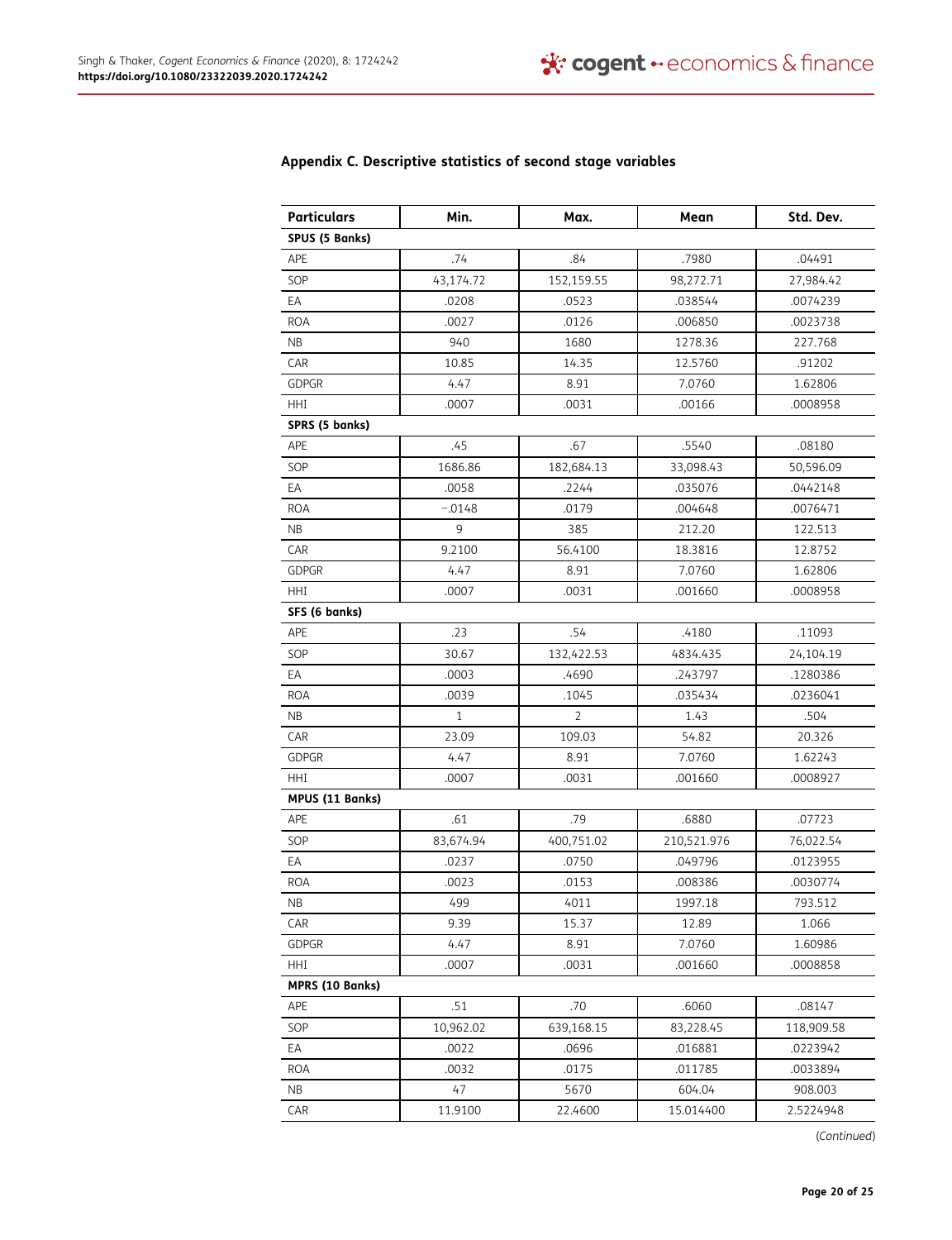| <b>Particulars</b> | Min.           | Max.       | Mean       | Std. Dev.   |
|--------------------|----------------|------------|------------|-------------|
| <b>GDPGR</b>       | 4.47           | 8.91       | 7.0760     | 1.61136     |
| HHI                | .0007          | .0031      | .001660    | .00088      |
| MFS (11 Banks)     |                |            |            |             |
| APE                | .26            | .46        | .3740      | .08013      |
| SOP                | 649.73         | 39,292.99  | 10,942.09  | 9664.39     |
| ЕA                 | .0046          | .7728      | .167077    | .1356225    |
| <b>ROA</b>         | $-.0267$       | .0421      | .016632    | .0122865    |
| ΝB                 | $\mathbf{1}$   | 400        | 25.43      | 82.371      |
| CAR                | 11.80          | 87.250     | 23.937     | 14.94       |
| <b>GDPGR</b>       | 4.47           | 8.91       | 7.0760     | 1.60986     |
| HHI                | .0007          | .0031      | .001660    | .0008858    |
| LPUS (4 banks)     |                |            |            |             |
| APE                | .78            | .89        | .8440      | .04135      |
| SOP                | 258,735.45     | 673,363.24 | 432,990.71 | 132,568.709 |
| ЕA                 | .0477          | .0603      | .056097    | .0035249    |
| <b>ROA</b>         | .0063          | .0133      | .010267    | .0020682    |
| NB                 | 2675           | 5670       | 3645.45    | 864.720     |
| CAR                | 11.95          | 15.38      | 13.4635    | .95327      |
| <b>GDPGR</b>       | 4.47           | 8.91       | 7.0760     | 1.63660     |
| HHI                | .0007          | .0031      | .001660    | .0009005    |
| LPRS (4 banks)     |                |            |            |             |
| APE                | .37            | .71        | .5520      | .13832      |
| SOP                | 22,703.43      | 509,227.62 | 266,601.18 | 161,513.31  |
| EA                 | .0014          | .0174      | .004320    | .0042040    |
| <b>ROA</b>         | .0098          | .0153      | .012632    | .0015265    |
| ΝB                 | 117            | 2752       | 1243.85    | 845.252     |
| CAR                | 12.6500        | 20.6000    | 16.058000  | 2.3106267   |
| GDPGR              | 4.47           | 8.91       | 7.0760     | 1.63660     |
| HHI                | .0007          | .0031      | .001660    | .0009005    |
| LFS (4 banks)      |                |            |            |             |
| APE                | .72            | 1.00       | .8400      | .11965      |
| SOP                | 7459.81        | 119,534.71 | 70,906.12  | 36,366.18   |
| EA                 | .0056          | .1048      | .036645    | .0245881    |
| <b>ROA</b>         | .0054          | .0240      | .015464    | .0054831    |
| NB.                | $\overline{2}$ | 95         | 49.85      | 30.672      |
| CAR                | 10.590         | 18.150     | 14.618     | 2.738       |
| <b>GDPGR</b>       | 4.47           | 8.91       | 7.0760     | 1.63660     |
| HHI                | .0007          | .0031      | .001660    | .0009005    |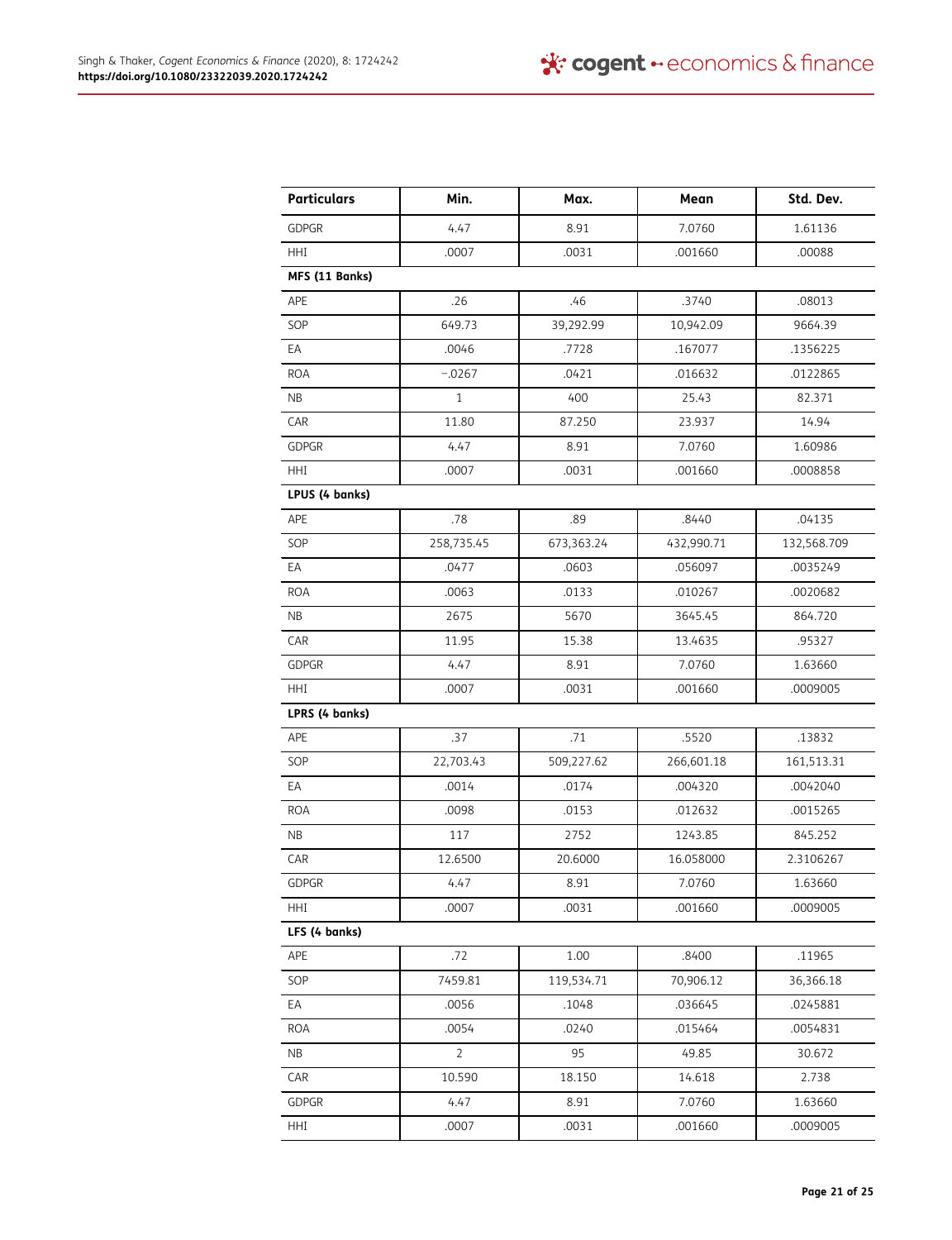| Author                           | <b>Inputs</b>                                                                                                                                                                                                                    | <b>Outputs</b>                                                                                                                                           | Approach                                                    | No. of bank | <b>Efficiencies</b>     |
|----------------------------------|----------------------------------------------------------------------------------------------------------------------------------------------------------------------------------------------------------------------------------|----------------------------------------------------------------------------------------------------------------------------------------------------------|-------------------------------------------------------------|-------------|-------------------------|
| Bhattacharyya<br>et al. (1997)   | Interest Expense,<br>Operating Expense                                                                                                                                                                                           | Advances,<br>Investments<br>and Deposits                                                                                                                 | Production<br>Approach                                      | 70          | Technical<br>Efficiency |
| Saha and<br>Ravisankar<br>(2000) | Branch (number of<br>branches), staff<br>(number of<br>employees),<br>establishment<br>expenditure, non-<br>establishment<br>expenditure<br>(excluding interest<br>expenditure).                                                 | Deposits,<br>advances,<br>investments,<br>spread, total<br>income,<br>interest<br>income, non-<br>interest (fee<br>based) income<br>and working<br>funds | Production<br>Approach                                      | 25          | Technical<br>Efficiency |
| Das (2000)                       | Deposits,<br>borrowings, and<br>number of<br>employees.                                                                                                                                                                          | Margin and<br>commission                                                                                                                                 | Inter-<br>mediation<br>Approach                             | $74 - 90$   | Technical<br>Efficiency |
| Sathye (2003)                    | Deposits, staff<br>numbers, interest<br>expenses, non-<br>interest expenses                                                                                                                                                      | Net interest<br>income, Non-<br>Interest (fee<br>based)<br>income, net<br>loans                                                                          | Inter-<br>mediation<br>Approach                             | 94          | Technical<br>Efficiency |
| Kumar (2008)                     | Physical capital,<br>labour and<br>loanable funds.                                                                                                                                                                               | Spread and<br>non-interest<br>(Fee based)<br>income.                                                                                                     | Inter-<br>mediation<br>Approach                             | 27          | Technical<br>Efficiency |
| Mohan and Ray<br>(2004)          | Labour, Loanable<br>fund,                                                                                                                                                                                                        | Net-interest<br>margin,<br>Commission,<br>exchange,<br>brokerage,                                                                                        | Inter-<br>mediation<br>Approach                             | 58          | Technical<br>Efficiency |
| Das, et al.,<br>(2005)           | Borrowed funds,<br>Staff, Fixed assets,<br>Equity                                                                                                                                                                                | Investments,<br>performing<br>loan assets,<br>Other non-<br>interest fee-<br>based income.                                                               | Inter-<br>mediation<br>Approach                             | $68 - 73$   | Technical<br>Efficiency |
| Chakrabarti et<br>al (2008)      | Model-A, Interest<br>expenses,<br>Operating expense<br>Model -B, Interest,<br>Non-interest Exp.                                                                                                                                  | Model A,<br>Advances,<br>Investments,<br>Deposits<br>Model B,<br>Interest<br>income, Non-<br>interest income                                             | Production<br>Approach &<br>Inter-<br>mediation<br>Approach | 70          | Technical<br>Efficiency |
| <b>Debasish</b><br>(2006)        | Total deposits<br>received, Total<br>liabilities, Labour<br>related<br>administrative<br>costs, Capital<br>related<br>administrative<br>cost, Operating<br>Expenses, Fixed<br>Assets, Total<br>borrowings, Net<br>worth, Net NPA | Total Loan,<br>Total<br>Investment,<br>Net Profit,<br>Interest and<br>Related<br>Revenues,<br>Short term<br>securities, Net<br>Interest Margin           | Inter-<br>mediation<br>Approach                             | 93          | Technical<br>Efficiency |

# Appendix D. Non-parametric approach in Indian context

(Continued)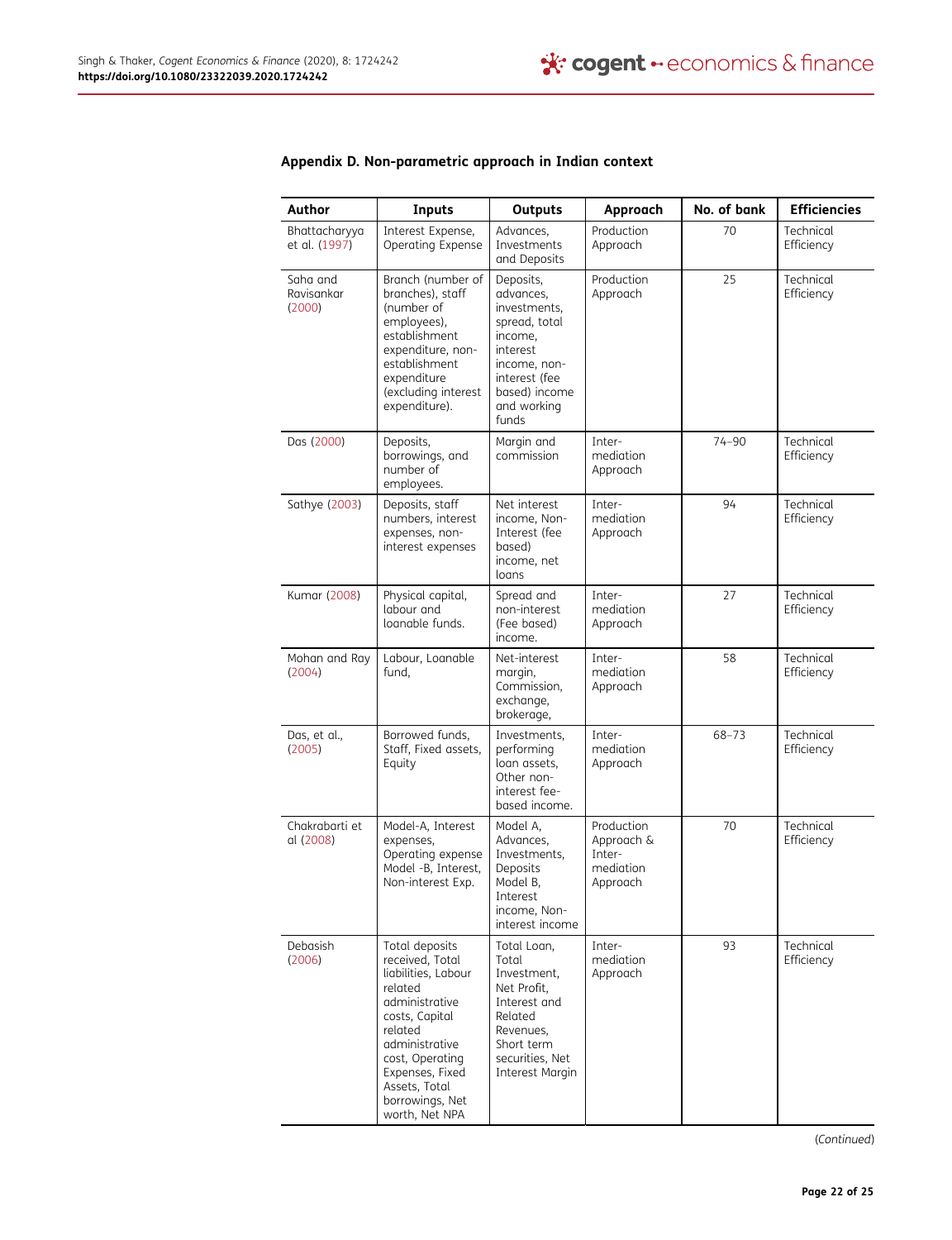| Author                    | Inputs                                                                                                              | <b>Outputs</b>                                                                                                            | Approach                        | No. of bank | <b>Efficiencies</b>     |
|---------------------------|---------------------------------------------------------------------------------------------------------------------|---------------------------------------------------------------------------------------------------------------------------|---------------------------------|-------------|-------------------------|
| Ray (2007)                | Borrowed funds,<br>Labour, Physical<br>capital, Equity                                                              | Credit,<br>Investments,<br>Other income                                                                                   | Inter-<br>mediation<br>Approach | 68-71       | Technical<br>Efficiency |
| Sahoo and<br>Tone (2009)  | Capital, Labour,<br>Non-financial<br>inputs, Borrowed<br>fund, no of<br>employee, fixed<br>assets                   | Deposits,<br>Advances,<br>Services,<br>Investments,<br>Performing<br>Loan Assets,<br>Non-Interest<br>Fee-Based<br>Income. | Production<br>Approach          | 78          | Technical<br>Efficiency |
| Bodla and Bajaj<br>(2010) | Interest Expenses,<br>Operating or Non-<br>Interest Expenses<br>and NPAs ratio,<br>i.e., net NPA to net<br>advances | Deposits,<br>Advances and<br>Investments                                                                                  | Production<br>Approach          | 29          | Technical<br>Efficiency |
| Ray and Das<br>(2010)     | Fund (deposits+<br>borrowings),<br>employee, fixed<br>assets                                                        | Investment,<br>earning<br>advances, Non-<br>Interest, other<br>income                                                     | Assets<br>approach              | 94          | Profit Efficiency       |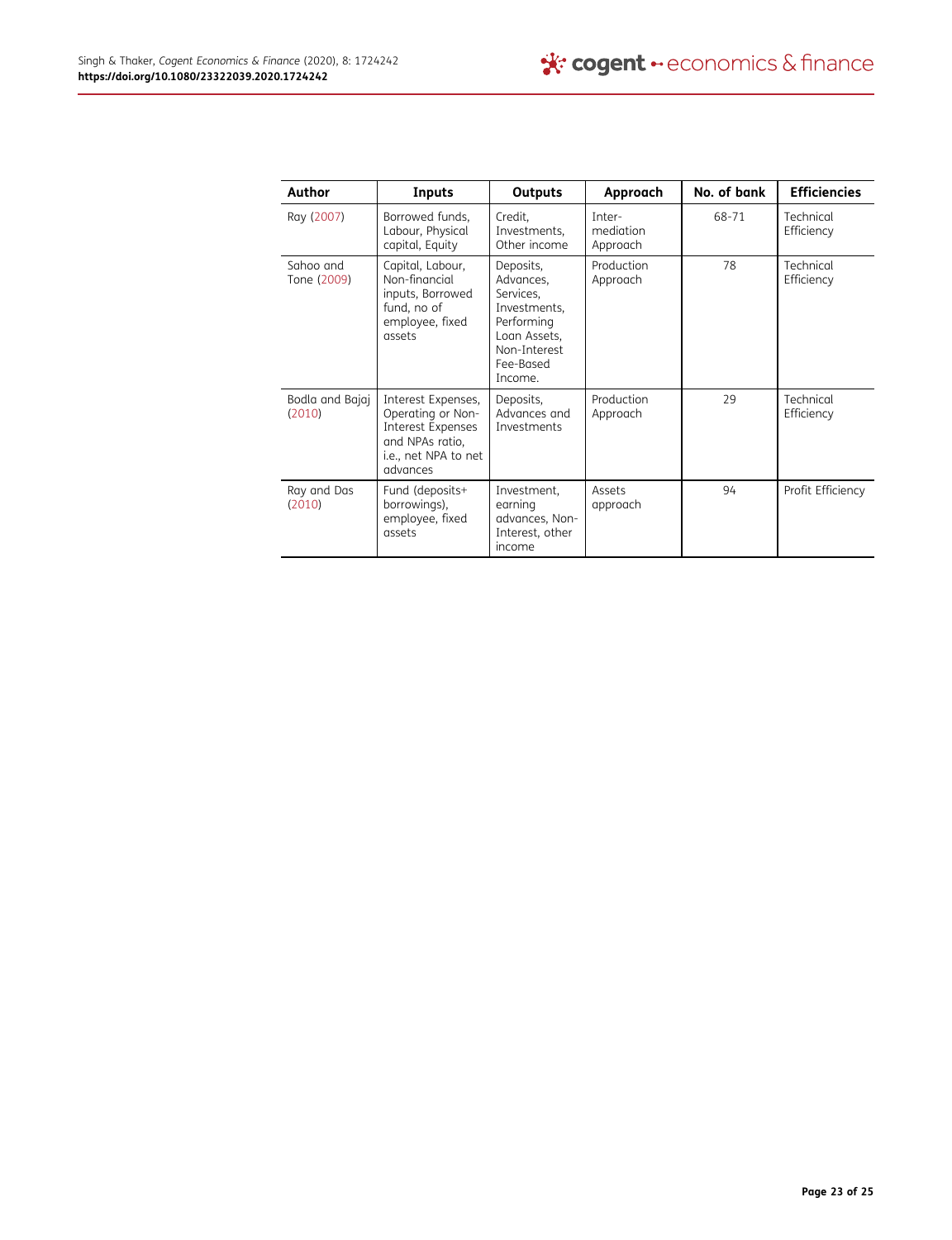# Appendix F. Sample banks & abbrevations

| <b>Public Sector Banks</b>        | <b>Short Forms</b> |                                                          |                    |
|-----------------------------------|--------------------|----------------------------------------------------------|--------------------|
| Allahabad Bank                    | ALB                | ING Vysya Bank Ltd.                                      | <b>INGV</b>        |
| Andhra Bank                       | ANB                | Kotak Mahindra Bank Ltd.                                 | KMB                |
| Bank of Baroda                    | <b>BOB</b>         | Tamilnad Mercantile Bank<br>Ltd.                         | <b>TMB</b>         |
| Bank of India                     | BOI                | The Catholic Syrian Bank<br>Ltd.                         | CSB                |
| Bank of Maharashtra               | <b>BOM</b>         | The Dhanalakshmi Bank<br>Ltd.                            | DB.                |
| Canara Bank                       | CB                 | The Federal Bank Ltd.                                    | <b>FB</b>          |
| Central Bank of India             | CBI                | The Jammu & Kashmir<br>Bank Ltd.                         | JKB                |
| Corporation Bank                  | CoB                | The Karnataka Bank Ltd.                                  | KB                 |
| Dena Bank                         | DB                 | The Karur Vysys Bank Ltd.                                | <b>KVB</b>         |
| IDBI Ltd                          | <b>IDBI</b>        | The Lakshmi Vilas Bank<br>Ltd.                           | LVB                |
| Indian Bank                       | ΙB                 | The Ratnakar Bank Ltd.                                   | <b>RB</b>          |
| Indian Overseas Bank              | <b>TOB</b>         | The South Indian Bank<br>Ltd.                            | <b>STB</b>         |
| Oriental Bank of<br>Commerce      | OBC                | <b>YES Bank</b>                                          | <b>YES</b>         |
| Punjab & Sind Bank                | <b>PSB</b>         | <b>Foreign Banks</b>                                     | <b>Short Forms</b> |
| Punjab National Bank              | <b>PNB</b>         | AB Bank Ltd.                                             | ABB                |
| State Bank of Bikaner &<br>Jaipur | SBBJ               | Abu Dhabi Commercial<br><b>Bank Limited</b>              | ADCB               |
| State Bank of Hyderabad           | <b>SBH</b>         | Bank of America NA                                       | BA                 |
| State Bank of India               | SBI                | Bank of Ceylon                                           | ВC                 |
| State Bank of Mysore              | SBM                | Barclays Bank PLC                                        | ΒB                 |
| State Bank of Patiala             | <b>SBP</b>         | <b>BNP Paribas</b>                                       | <b>BNP</b>         |
| State Bank of Travancore          | <b>SBT</b>         | Citibank NA                                              | CITI               |
| Syndicate Bank                    | SB                 | DBS Bank Ltd                                             | <b>DBS</b>         |
| <b>UCO Bank</b>                   | <b>UCO</b>         | Deutsche Bank AG                                         | DB                 |
| Union Bank of India               | UBI                | JP Morgan Chase Bank                                     | JPM                |
| United Bank of India              | UnBI               | Krung Thai Bank Public<br>Company Limited                | KTBPC              |
| Vijaya Bank                       | <b>VB</b>          | Mashregbank psc                                          | МB                 |
| Private Sector Bank               | Short Forms        | MIZUHO Corporate Bank<br>Ltd.                            | MCR                |
| Axis Bank Ltd                     | AB                 | Oman International Bank<br>S.A.O.G.                      | OIB                |
| City Union Bank Ltd.              | CU                 | Shinhan Bank                                             | SB                 |
| Development Credit Bank           | <b>DCB</b>         | Societe Generale                                         | <b>SC</b>          |
| HDFC Bank Ltd.                    | <b>HDFC</b>        | Standard Chartered Bank                                  | SCB                |
| ICICI Bank Ltd.                   | ICICI              | The Bank of Nova Scotia                                  | <b>BNS</b>         |
| Indusind Bank Ltd.                | IB                 | The Bank of Tokyo-<br>Mitsubishi UFJ Ltd.                | <b>BTM</b>         |
|                                   |                    | The Hongkong and<br>Shanghai Banking<br>Corporation Ltd. | <b>HSBC</b>        |
|                                   |                    | The Royal Bank of<br>Scotland NV                         | <b>RBS</b>         |